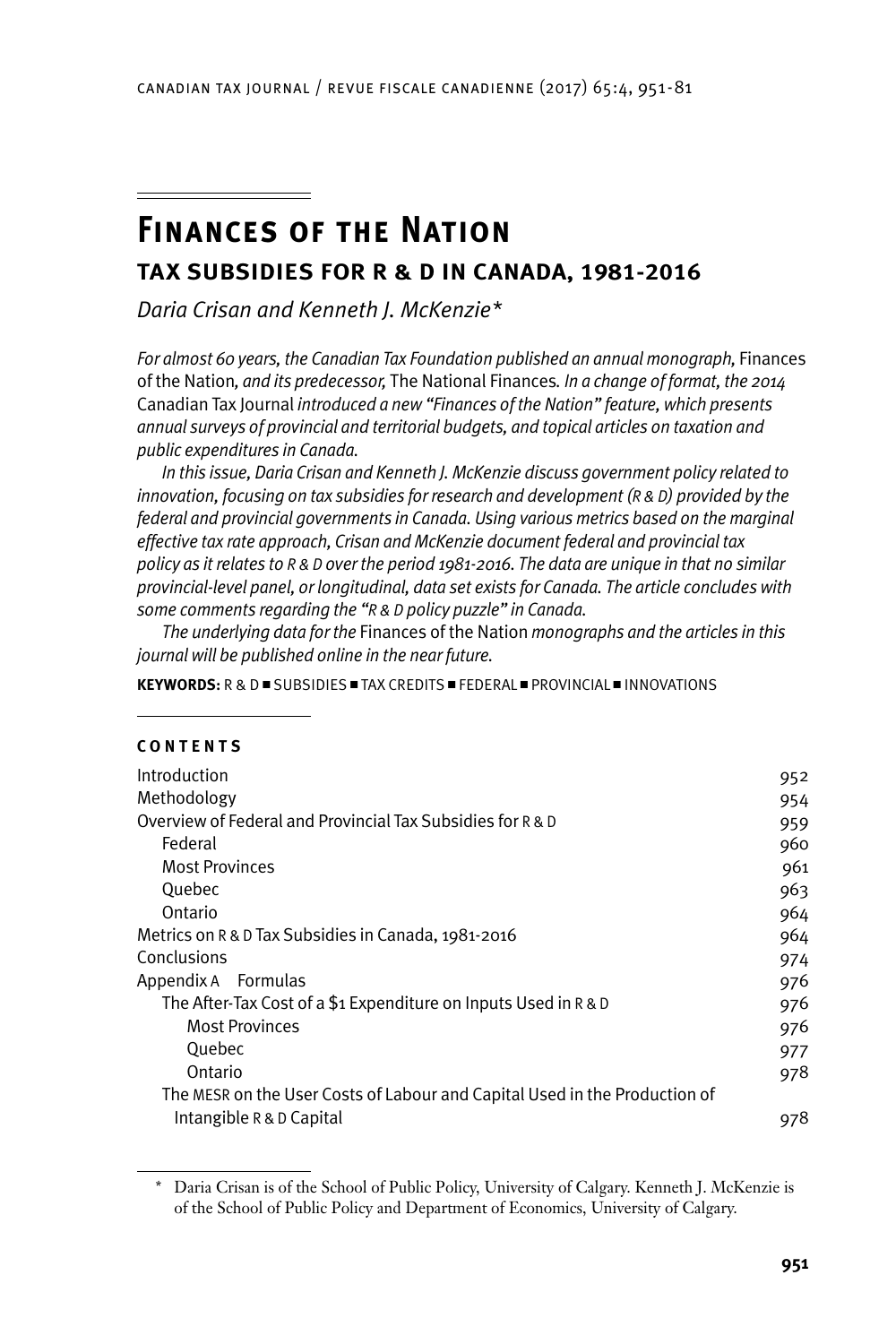<span id="page-1-0"></span>

|                                                       | $952$ $\equiv$ CANADIAN TAX JOURNAL / REVUE FISCALE CANADIENNE | $(2017)$ 65:4 |
|-------------------------------------------------------|----------------------------------------------------------------|---------------|
|                                                       | The MESR on the Production of Intangible R & D Capital         | 979           |
| The MESR on an Investment in Intangible R & D Capital |                                                                | 980           |
|                                                       | Appendix B Parameter Values                                    | 980           |

## **Introduction**

A seemingly perennial focus in Canadian policy discussions concerns the so-called innovation agenda. Policy commentators and governments of all political stripes have lamented Canada's perceived lagging performance in innovation (writ large) and, over the years, have offered several and varied policy responses to address the issue.

For example, in 1972 the Senate Special Committee on Science Policy indicated that

since 1916 . . . the main objective of Canadian science policy has been to promote technological innovation in industry. . . . Almost every decade since the 1920s has witnessed renewed attempts by successive Canadian governments to achieve it, but on the whole they have all failed.1

Fast-forward to 2010, when the Conservative government announced a comprehensive review of government support for research and development  $(R & D)$  in Canada. A panel chaired by the technology magnate Tom Jenkins was subsequently mandated to undertake the review and provide recommendations to the government in this regard. In October 2011, the Jenkins report, *Innovation Canada: A Call to Action*, was released.2 The recommendations included, among others,

- <sup>n</sup> a streamlined "concierge" approach to delivering federal innovation programs;
- ighthrough simplification of the R & D tax credit system and elimination of credits for capital, with more money targeted via direct government grants; and
- n making business innovation a core objective of government procurement.

Some, but not all, of the recommendations were subsequently implemented by the Conservatives over the next four years.

<sup>1</sup> As quoted in Andrei Sulzenko, *Canada's Innovation Conundrum: Five Years After the Jenkins Report* (Ottawa: Institute for Research on Public Policy, June 2016), at 5 (irpp.org/wp-content/ uploads/2016/06/report-2016-06-09.pdf ). See infra note 2 and the related text for more on the Jenkins report.

<sup>2</sup> Independent Panel on Federal Support to Research and Development (Tom Jenkins, chair), *Innovation Canada: A Call to Action* (Ottawa: Public Works and Government Services Canada, October 2011) (herein referred to as "the Jenkins report") (rd-review.ca/eic/site/033.nsf/ vwapj/R-D\_InnovationCanada\_Final-eng.pdf/\$FILE/R-D\_InnovationCanada\_Final-eng.pdf ).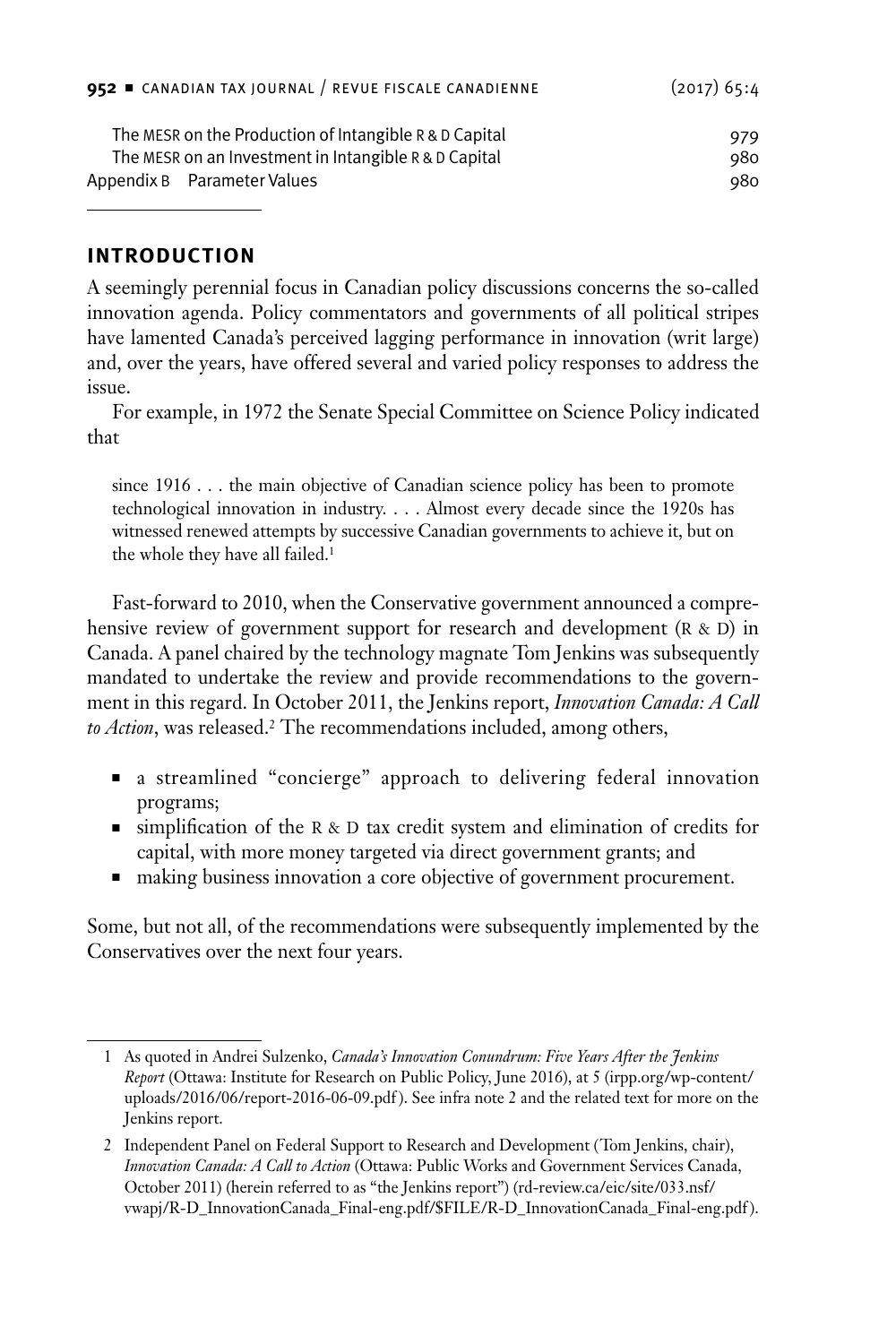Fast-forward again to the 2016 federal budget, this time with the Liberals in charge. At a press conference following the budget, the finance minister indicated that "[our] objective of growing the economy is fundamental to us, and our innovation agenda is critical to that. . . . We're setting ourselves up for a long-term innovation strategy."3 The 2017 budget, again under the Liberals, continued the theme, with a focus on skill development and innovation, and a modest move to more direct financing of  $R$  &  $D$  by way of government grants as recommended in the Jenkins report.4 The more things change, the more they stay the same.

Under Canada's constitution, a great deal of power is vested with the provinces; consequently, provincial governments also play an important role in the framing of policy related to innovation and R & D. Indeed, and notably, another of the recommendations of the Jenkins report was to "establish a clear federal voice for innovation, and engage in a dialogue with the provinces to improve coordination and impact."5 Accordingly, and as always, to understand the policy landscape in Canada it is important to consider the role of the provinces.

The purpose of this article is to present data that document and summarize a particularly important dimension of innovation policy in Canada: tax subsidies provided to businesses for R & D. Using various metrics based on the marginal effective tax rate (METR) approach, discussed below, federal and provincial tax policy as it relates to  $R & D$  is documented over a 35-year period, 1981-2016. The data set is, we believe, unique; to our knowledge, no similar provincial-level panel, or longitudinal, data set exists for Canada. Our hope is that it will provide some insight into the variation in tax policy as it relates to  $R \& D$  both over time and across provinces, and will serve as a useful resource for subsequent analysis.

Regarding the motivation for and context of this study, consider the rationale for providing subsidies for R & D. The economic case for business subsidies for R & D is based on the notion of knowledge spillovers—that the knowledge developed by R & D generates benefits, or spillovers, beyond those accruing directly to the firm undertaking the  $R & D$ . These knowledge spillovers suggest that the social rate of return to investment in  $R & D$  is greater than the private rate of return (to business owners or shareholders), and that firms therefore tend to underinvest in  $R & D.$  As a result, R & D investment and knowledge accumulation are too low from a social point of view. While estimates vary, the bulk of the economic research suggests that knowledge spillovers are substantial, with some estimates suggesting that the social rate of return on R & D may be up to three times higher than the private rate of return.<sup>6</sup> Herein lies the economic case for providing  $R & D$  subsidies to businesses.

<sup>3</sup> Quoted in Sulzenko, supra note 1, at 6.

<sup>4</sup> Canada, Department of Finance, *2017 Budget: Building a Strong Middle Class*, March 22, 2017, at 75-93.

<sup>5</sup> Supra note 2, at E-13.

<sup>6</sup> Seminal studies include Zvi Griliches, "Issues in Assessing the Contribution of Research and Development to Productivity Growth" (1979) 10:1 *Bell Journal of Economics* 92-116; and Adam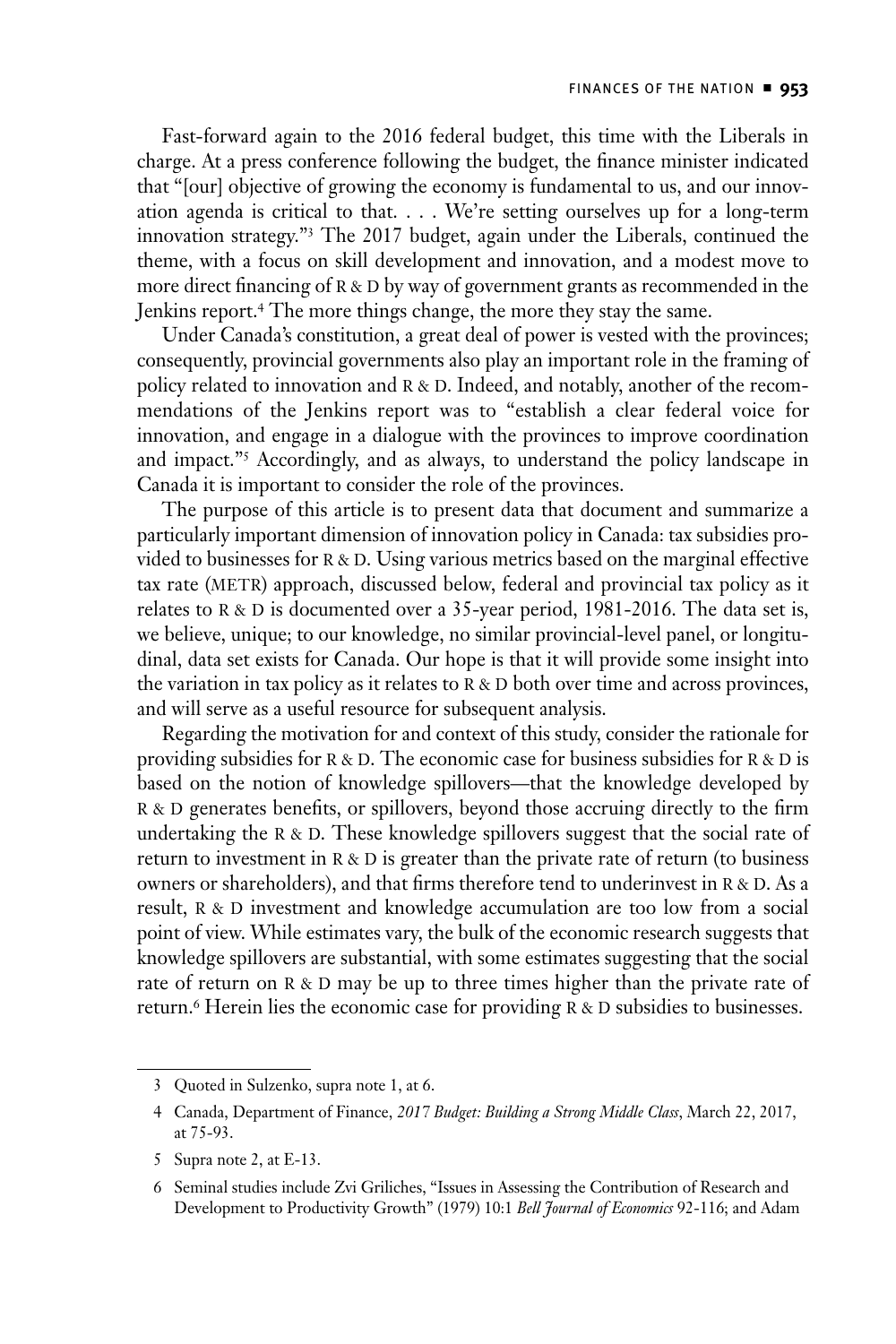<span id="page-3-0"></span>Canada is generally viewed as underperforming on the  $R > D$  front. Figure 1 shows  $R$  &  $D$  expenditures by businesses (business enterprise  $R$  &  $D$  spending, or BERD) as a percentage of gross domestic product (GDP) for member countries of the Organisation for Economic Co-operation and Development (OECD) in 2015. With a BERD:GDP ratio of 0.87, Canada is well into the lower half of OECD countries, and much lower than the OECD average of 1.64. Moreover, figure 2 shows that over the period 2000-2016, Canada's BERD:GDP ratio has generally been declining, falling from a high of 1.25 in 2001 to a recent low of 0.87 in 2016.

In the next section, we present our methodology. This is followed by a chronology of the  $R \& D$  tax incentives at the federal and provincial levels over time. We then present our calculations of tax subsidies for  $R & D$  using the METR approach adapted to R & D. We conclude with some speculative thoughts on the "R & D policy puzzle" as it relates to Canada's relatively poor business R & D performance. Two appendixes are also included: appendix a presents the underlying formulas used in our calculations; appendix b presents some of the key parameter assumptions.

#### **Methodology**

The idea behind our measurement of tax subsidies for  $R \& D$  is similar to the concept of the METR on physical capital, modified to reflect the special nature of  $R & D$ . The METR on capital measures the tax wedge between the minimum acceptable after-tax rate of return on a marginal unit of capital required by stakeholders—the so-called hurdle rate of return—and the before-tax rate of return required to generate the hurdle rate of return.7 This wedge is typically expressed relative to the before-tax required rate of return on capital; therefore, the METR on physical capital measures the share of the before-tax rate of return on a marginal unit of capital required to pay the underlying taxes. However, the wedge can also be expressed relative to the after-tax hurdle rate of return. For example, if the expected after-tax hurdle rate of return on an investment in capital required by shareholders is 5 percent,<sup>8</sup> and the before-tax rate of return required to generate that required after-tax rate of return is 6 percent, the METR on capital expressed relative to the after-tax hurdle rate of return is 20 percent  $[(6 - 5)/5]$ . This means that the before-tax rate of return on a

8 This should be interpreted as the after-tax hurdle rate of return net of inflation, risk, and depreciation.

B. Jaffe, *Technological Opportunity and Spillovers of R&D: Evidence from Firms' Patents, Profits and Market Value*, NBER Working Paper no. 1815 (Cambridge, MA: National Bureau of Economic Research, 1986). More recent estimates are provided by Nicholas Bloom, Mark Schankerman, and John Van Reenen, "Identifying Technology Spillovers and Product Market Rivalry" (2013) 81:4 *Econometrica* 1347-93; and David Colino, *Cumulative Innovation and Dynamic R&D Spillovers*, Job Market Paper (Cambridge, MA: Massachusetts Institute of Technology, Department of Economics, 2016) (economics.mit.edu/files/12082).

<sup>7</sup> For a discussion of the METR concept, see Kenneth J. McKenzie, "Inside the Black Box: Marginal Effective Tax Rates on Capital—A Primer," Finances of the Nation feature (2016) 64:4 *Canadian Tax Journal* 795-816.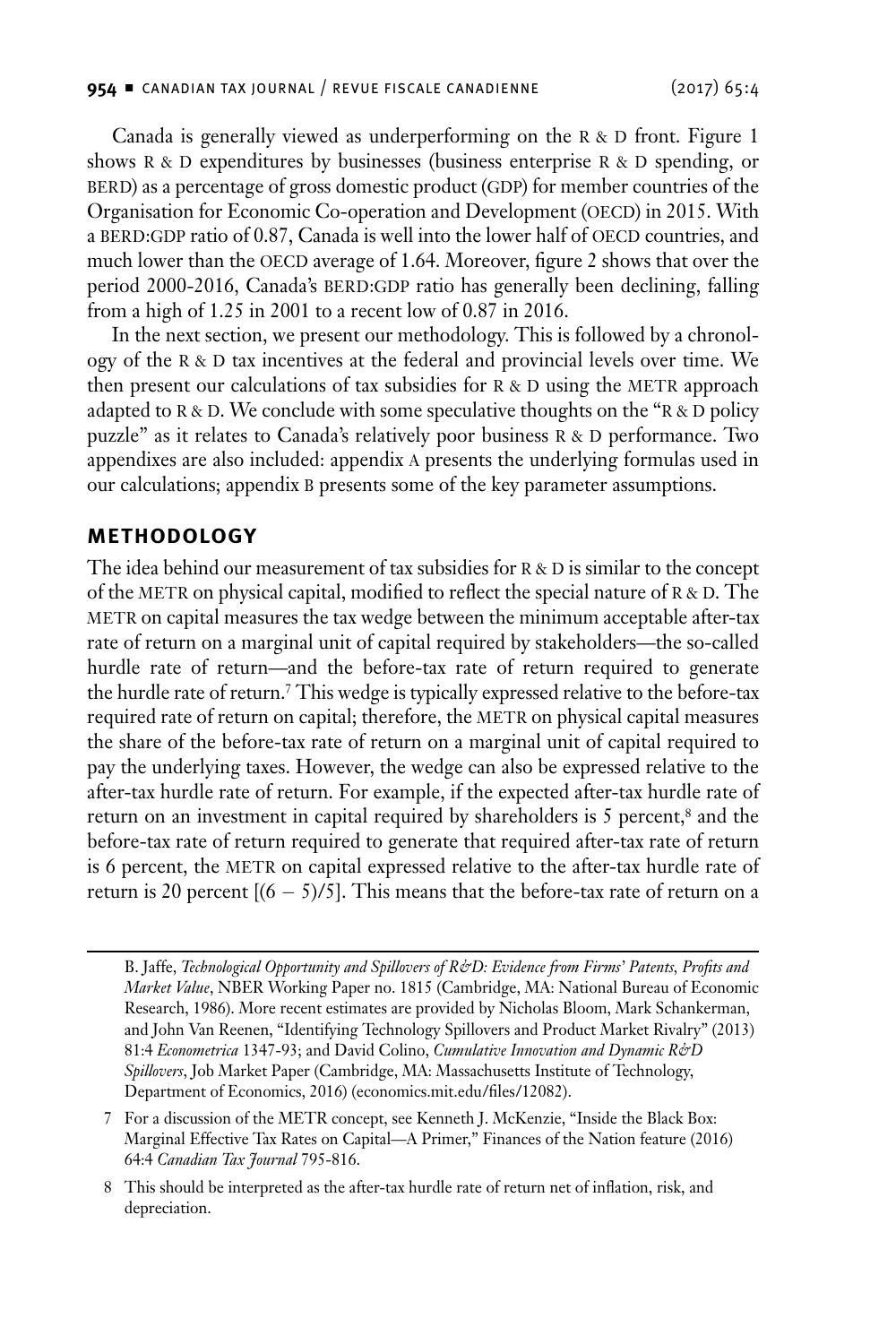

**FIGURE 1 Ratio of BERD to GDP, OECD Countries, 2015**<sup>a</sup>

BERD = Business enterprise research and development expenditure.  $GDP = Gross$  domestic product.

a Data are for 2015 for all countries except Australia (2013) and Ireland (2014).

Source: Organisation for Economic Co-operation and Development, "Main Science and Technology Indicators" (https://stats.oecd.org/Index.aspx?DataSetCode=MSTI\_PUB).

marginal investment in physical capital is 20 percent higher than the after-tax hurdle rate of return required by stakeholders. Thus, the tax system discourages investment in physical capital by increasing the before-tax hurdle rate of return over the associated after-tax hurdle rate of return.

To adapt this concept to R & D, we follow an approach developed by McKenzie.<sup>9</sup> Details of the underlying formulas are provided in appendix a; here we provide an intuitive, heuristic explanation.10 The approach is based on the idea that intangible

<sup>9</sup> Kenneth J. McKenzie, "Measuring Tax Incentives for R&D" (2008) 15:5 *International Tax and Public Finance* 563-81. Applications of the approach include Kenneth J. McKenzie, "Tax Subsidies for R&D in Canadian Provinces" (2005) 31:1 *Canadian Public Policy* 29-44; and John Lester and Jacek Warda, "An International Comparison of Tax Assistance for Research and Development: Estimates and Policy Implications" (2014) 7:36 *SPP Research Papers* [University of Calgary, School of Public Policy] 1-41.

<sup>10</sup> There have been previous efforts to incorporate  $R \& D$  into the METR approach. See, for example, "An International Comparison of Tax Assistance for Investment in Research and Development," in Canada, Department of Finance, *Tax Expenditures and Evaluations 2009* (Ottawa: Department of Finance, 2009), 33-58 (fin.gc.ca/taxexp-depfisc/2009/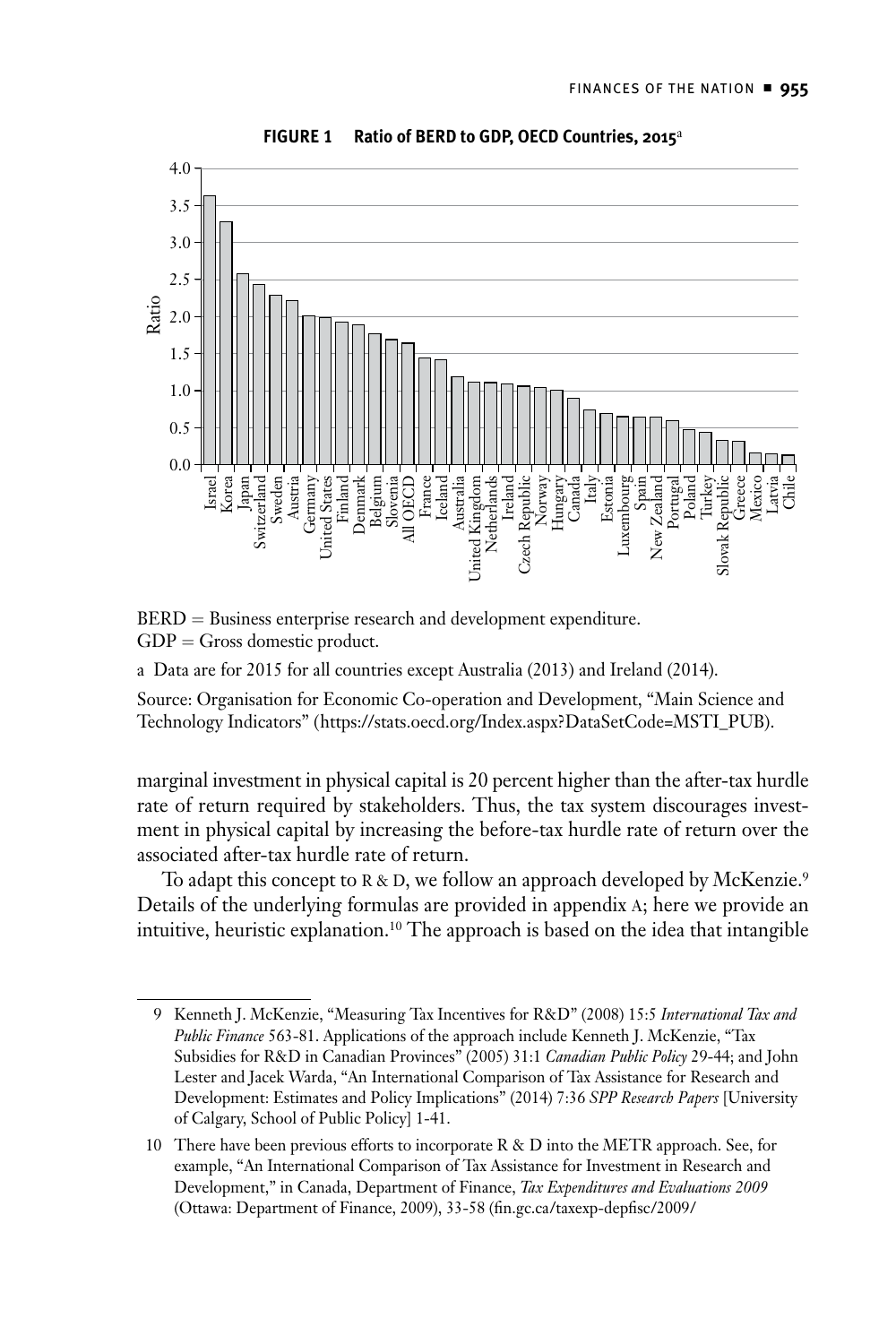

**FIGURE 2 Ratio of BERD to GDP, Canada, 2000-2016**

BERD = Business enterprise research and development expenditure.  $GDP = Gross$  domestic product.

Source: Organisation for Economic Co-operation and Development, "Main Science and Technology Indicators" (https://stats.oecd.org/Index.aspx?DataSetCode=MSTI\_PUB).

 $R \& D$  capital differs from tangible physical capital in that it typically is not purchased on the market, like physical capital and other inputs into production, but rather is produced in-house by firms, using several inputs into what we may think of as the R & D production process. For example, labour, materials, and physical capital (such as scientists, test tubes, and laboratories) combine to produce intangible R & D capital (such as knowledge) according to some underlying "R & D production function." The resulting stock of intangible  $R \& D$  capital (which may decrease in value, or depreciate, over time owing to obsolescence, the emergence of competing technologies, and other factors) then generates profits for the firm by way of new product discoveries, innovations to production processes, etc.<sup>11</sup>

Indeed, tax subsidies for  $R & D$  are not granted directly for intangible  $R & D$  capital per se, but rather indirectly for the expenditures on the various inputs used to produce that intangible capital. As discussed below, in Canada these subsidies have

taxexp-depfisc09\_eng.pdf ). However, in our view these efforts are an ad hoc application of the approach to R & D, and do not properly reflect the nature of R & D as described in what follows.

<sup>11</sup> The idea that R & D expenses build a stock of knowledge that depreciates over time (somewhat similar to how capital investments contribute to a capital stock), and that this knowledge stock is responsible for both private value creation and contemporaneous knowledge spillovers (as discussed in the text below), goes back at least to Jaffe, supra note 6.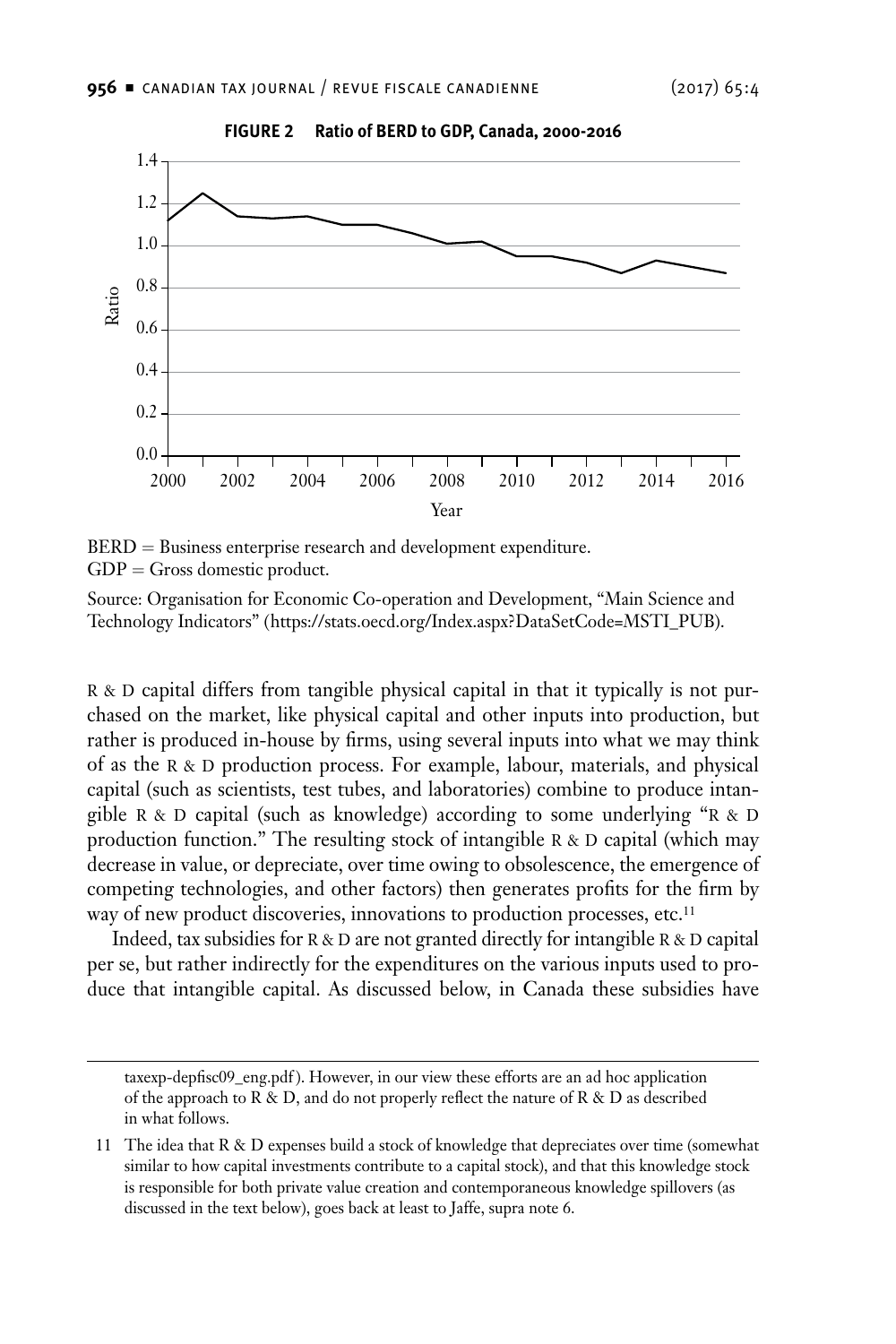primarily taken the form of tax credits and fast writeoffs, which have varied to some extent by type of input. These tax subsidies lower the marginal cost of producing intangible  $R \& D$  capital by lowering the cost of the underlying inputs. Our measure of the tax subsidy on intangible  $R \& D$  capital therefore reflects, or aggregates, the tax subsidies on the underlying inputs.

By way of illustration, say that labour (scientists) and physical capital (laboratories) are employed to produce intangible R & D capital (knowledge). The upper panel on the left-hand side of figure 3 depicts the market for  $R \& D$  labour, and the lower panel depicts the market for physical capital used in  $R \& D$ . In the absence of tax subsidies, the equilibrium user cost of labour is  $w_0$  and the user cost of capital is  $r_w$ . Note that the latter is determined by the world market for capital, and is therefore fixed from the perspective of Canada, by virtue of the reasonable assumption that Canada is a small open economy with very mobile capital. The labour market, on the other hand, is closed; that is, international labour mobility is quite low. The right-hand side of figure 3 depicts the marginal cost of producing intangible  $R & D$ capital—the cost of producing an incremental unit of intangible  $R & D$  capital which is a function of the amount of  $R \& D$  produced  $(R)$  and the user costs of the labour and capital inputs used to produce it, denoted by  $MC(R; w_0, r_m)$ .

Now impose a subsidy for business expenditures on the labour and physical capital inputs devoted to R & D. The subsidy lowers the user cost of labour from  $w_0$  to  $w_0(1 - s_L)$ , where  $s_L$  denotes the marginal effective subsidy rate (MESR) on labour used in R & D.<sup>12</sup> Similarly, the subsidy for physical capital used in R & D lowers its user cost from  $r_w$  to  $r_w(1 - s_K)$ , where  $s_K$  is the MESR on physical capital used in R & D. This in turn lowers the marginal cost of producing a unit of intangible R & D capital in the right-hand panel, shifting the marginal cost curve, which is a function of the amount of  $R \& D$  produced  $(R)$  and the user costs of the inputs, down from  $MC(R; w_0, r_w)$  to  $MC[R; w_0(1 - s_L), r_w(1 - s_K)]$ . Thus, the tax subsidies on labour and capital used in  $R < D$  lower the marginal cost of producing intangible  $R < D$  capital. The MESR on the marginal cost of producing intangible  $R & D$  capital is then  $s_R = \{MC(R; w_0, r_w) - MC[R; w_0(1 - s_L), r_w(1 - s_K)]\}/MC(R; w_0, r_w)$ , which measures the percentage reduction in the marginal cost of producing a unit of intangible R & D capital in-house attributable to the tax subsidies offered on the inputs used to produce that capital. Note that  $s_R$  is a function of the subsidies granted to the underlying inputs used to produce the intangible R & D capital,  $s_L$  and  $s_K$ . The MESR on the marginal cost of producing intangible R & D capital,  $s_R$ , is then used to determine the MESR on investing in intangible  $R & D$  capital in a manner similar to the standard METR.

A numerical example, using some reasonable ballpark numbers, will prove useful. Say that the MESRs on labour and physical capital used in R & D are  $s_L = 20\%$ 

<sup>12</sup> The extent to which the subsidy lowers the user cost of labour to businesses as opposed to increasing the wage rate of scientists (in our example) depends on the relative elasticities of labour demand and supply in the market for scientists.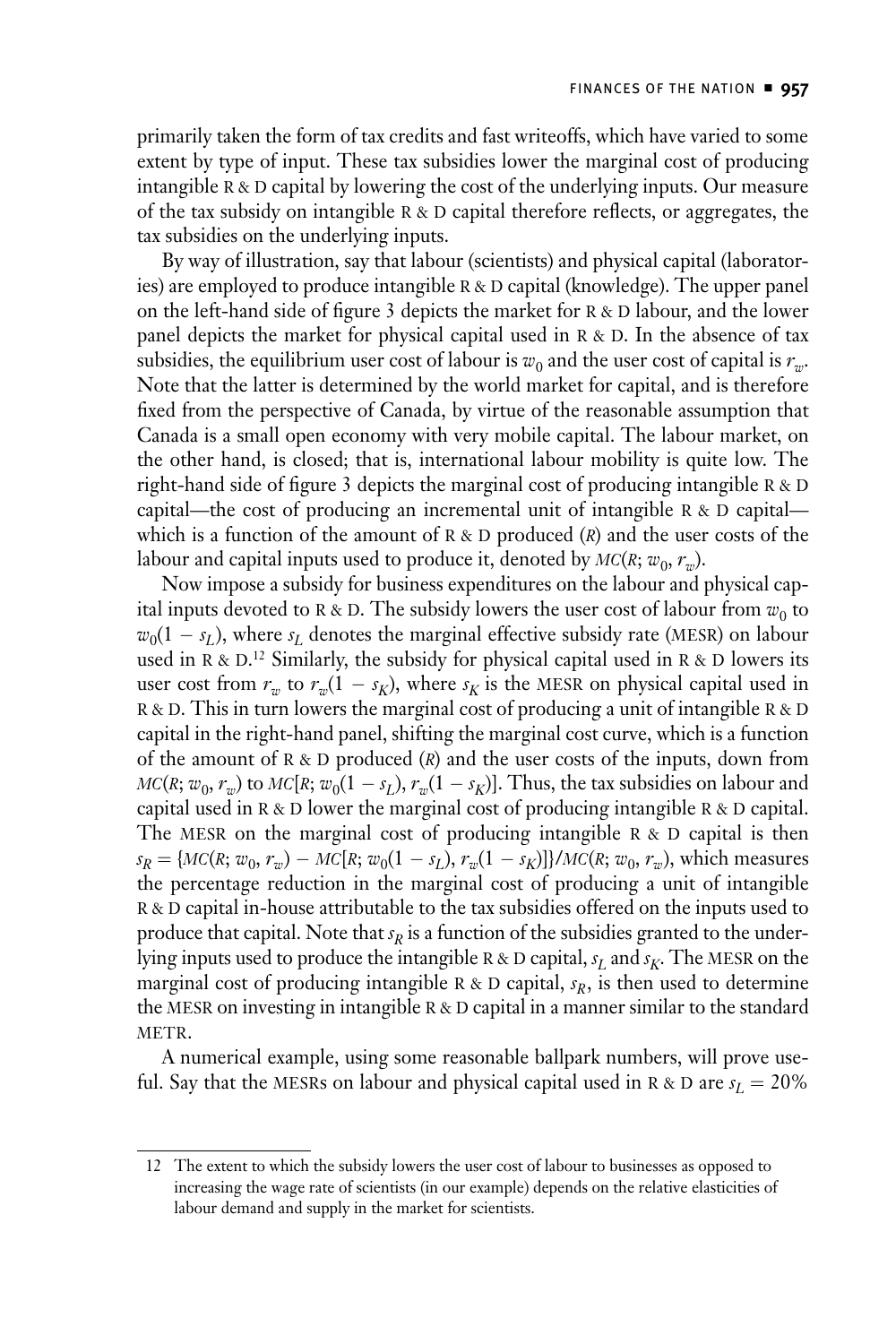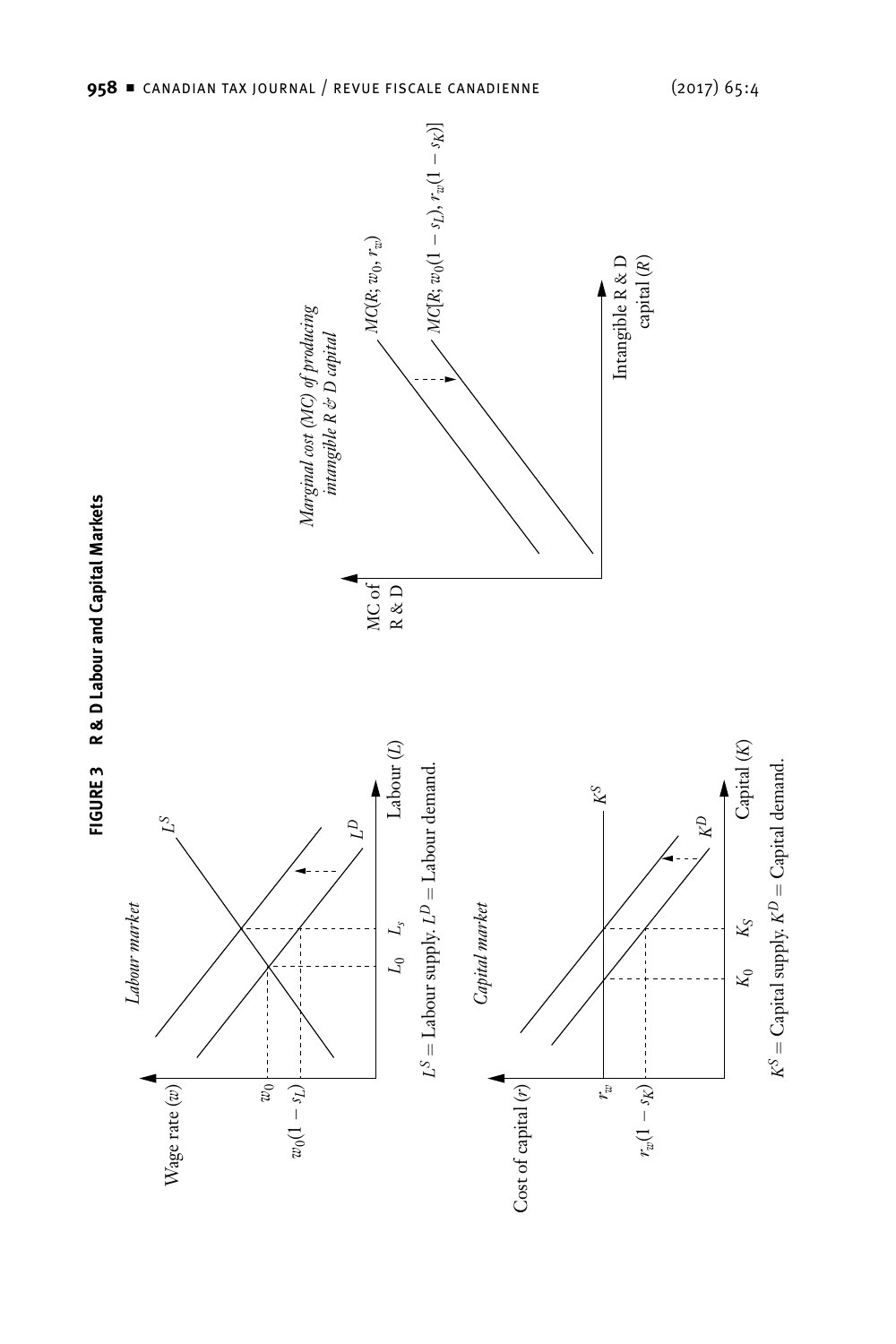<span id="page-8-0"></span>and  $s_K = 0\%$  respectively; that is, labour used in R & D receives a tax subsidy while capital employed in  $R \& D$  does not.<sup>13</sup> The MESR on the cost of producing an incremental unit of intangible R & D capital is a weighted average of the effective subsidy rates on the underlying inputs. This gives a MESR on R & D production of  $s_R = 18\%$ .<sup>14</sup> Thus, the subsidies provided to labour and physical capital employed in  $R$  & D lower the marginal cost of producing a unit of intangible  $R$  & D capital by 18 percent. Now, as discussed above, the stock of intangible  $R$  & D capital produced by the firm produces profits. Say that the minimum after-tax hurdle rate of return on an incremental unit of investment in intangible  $R & D$  capital required by stakeholders is 5 percent,<sup>15</sup> and that, given the 18 percent subsidy on the marginal cost of producing a unit of intangible  $R$  & D capital, an incremental investment in intangible  $R & D$  capital only needs to generate a before-tax rate of return of 1.4 percent. The MESR on investment in intangible  $R & D$  capital in this case is 72 percent  $(=(5 - 1.4)/5)$ .<sup>16</sup> This means that the before-tax rate of return on a marginal investment in intangible  $R & D$  capital is 72 percent lower than the after-tax hurdle rate of return required by stakeholders. So we see that in this example the tax system encourages investment in  $R \& D$  by reducing the before-tax/subsidy rate of return below the after-tax hurdle rate of return required by stakeholders. As will be seen, MESRs for R & D of this magnitude, and indeed substantially higher, have not been uncommon in Canada.

## **Overview of Federal and Provincial Tax Subsidies for R & D**

In this section, we provide a brief summary of  $R & D$  tax incentives at the federal and provincial levels over our study period, 1981-2016. We focus on the tax subsidies for large corporations since this is what we report in our data set. Small privately held corporations (CCPCs) are typically eligible for enhanced subsidies, which are not discussed in detail here.

<sup>13</sup> Nor, it might be noted, is physical capital used in R & D taxed at the margin in this example, as it typically is in other uses.

<sup>14</sup> As discussed in the appendix, this requires an assumption about the functional form of the "R & D production function." In this article, we assume a fixed-proportions, or Leontief, function that generates an expression of  $s_R = a_L s_L + a_K s_K$ , where  $a_L$  is the share of R & D costs devoted to labour and  $a<sub>K</sub>$  is the share devoted to physical capital. In this example, we assume that  $a_L = 0.90$  and  $a_K = 0.10$ . With  $s_L = 0.20$ , and  $s_K = 0$ , this gives  $s_R = 0.9(0.20) + 0.1(0) = 0.18$ .

<sup>15</sup> Again, this should be interpreted as the after-tax hurdle rate of return required by stakeholders net of inflation, risk, and depreciation.

<sup>16</sup> Note that we express the MESR as a positive number, subtracting the lower before-tax rate of return from the after-tax required hurdle rate of return, rather than the other way around, which would generate a negative METR.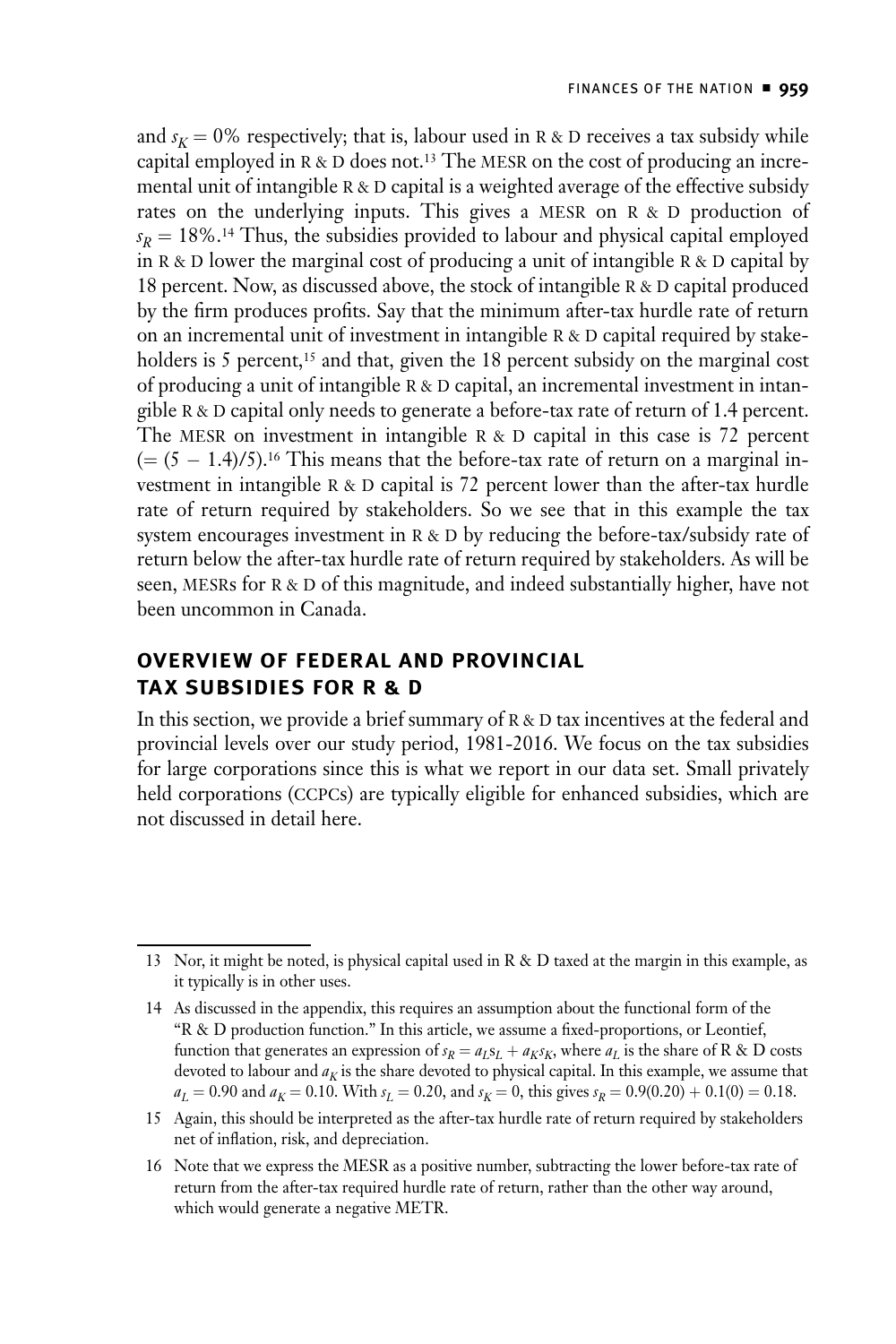## <span id="page-9-0"></span>**Federal**

Federal tax incentives for  $R \& D$  have primarily taken the form of tax credits and the accelerated deduction of  $R \& D$  expenditures. A very brief chronology follows.<sup>17</sup>

- **1981:** A basic R & D tax credit was introduced, at a general rate of 10 percent, increased to 20 percent for the Atlantic and Gaspé regions, applicable to eligible current and capital R & D expenditures (expenditures on equipment and buildings). An additional tax deduction was also provided, equal to 50 percent of  $R \& D$  expenditures in excess of the average of the previous three years. For tax purposes, both current and capital expenditures on  $R & D$  are fully expensed as incurred. Tax credits (federal and provincial) are "taxable" in that they reduce the amount eligible for immediate deduction.
- **1983:** The incremental 50 percent deduction was eliminated, and the basic tax credit was increased, with a general rate of 20 percent and 30 percent for the Atlantic and Gaspé regions.
- **1986:** The scientific research and experimental development (SR & ED) program was introduced. Capital expenses related to buildings used in R & D were no longer eligible for tax incentives.
- **1992:** The R & D tax credit was extended to machinery and equipment used "primarily" (more than 50 percent) for  $R &D$ . Previously only equipment the use of which was "all or substantially all" (more than 90 percent) attributable to  $R & D$  was eligible. However, for equipment used primarily for  $R & D$ , only a partial tax credit could be claimed, consisting of half of the normal credit, claimed in two equal instalments in the two years following the year of acquisition.
- **1994:** The 30 percent special tax credit for the Atlantic and Gaspé regions was eliminated and replaced by the 20 percent basic credit.
- **2000:** Provincial deductions for R & D in excess of the actual expenditure (socalled superallowances or superdeductions, discussed below) were deemed to be government assistance and excluded from expenditures eligible for federal SR & ED tax credits.
- **2013:** Eligibility of contract R & D payments for SR & ED treatment was restricted to 80 percent of such payments.
- **2014:** The basic tax credit rate was reduced from 20 percent to 15 percent. Capital expenditures were no longer eligible for  $SR & ED$  tax treatment.

<sup>17</sup> For a more detailed history, see Canada Revenue Agency, "Scientific Research and Experimental Development Tax Incentive, Evolution of the SR&ED Program—A Historical Perspective," April 7, 2015 (canada.ca/en/revenue-agency/services/scientific-research -experimental-development-tax-incentive-program/evolution-program-a-historical -perspective.html); and for an earlier discussion on the history of R & D tax incentives in Canada, see Kenneth J. Murray, "Scientific Research and Experimental Development: A Program in Crisis?" (1995) 43:5 *Canadian Tax Journal* 1265-86.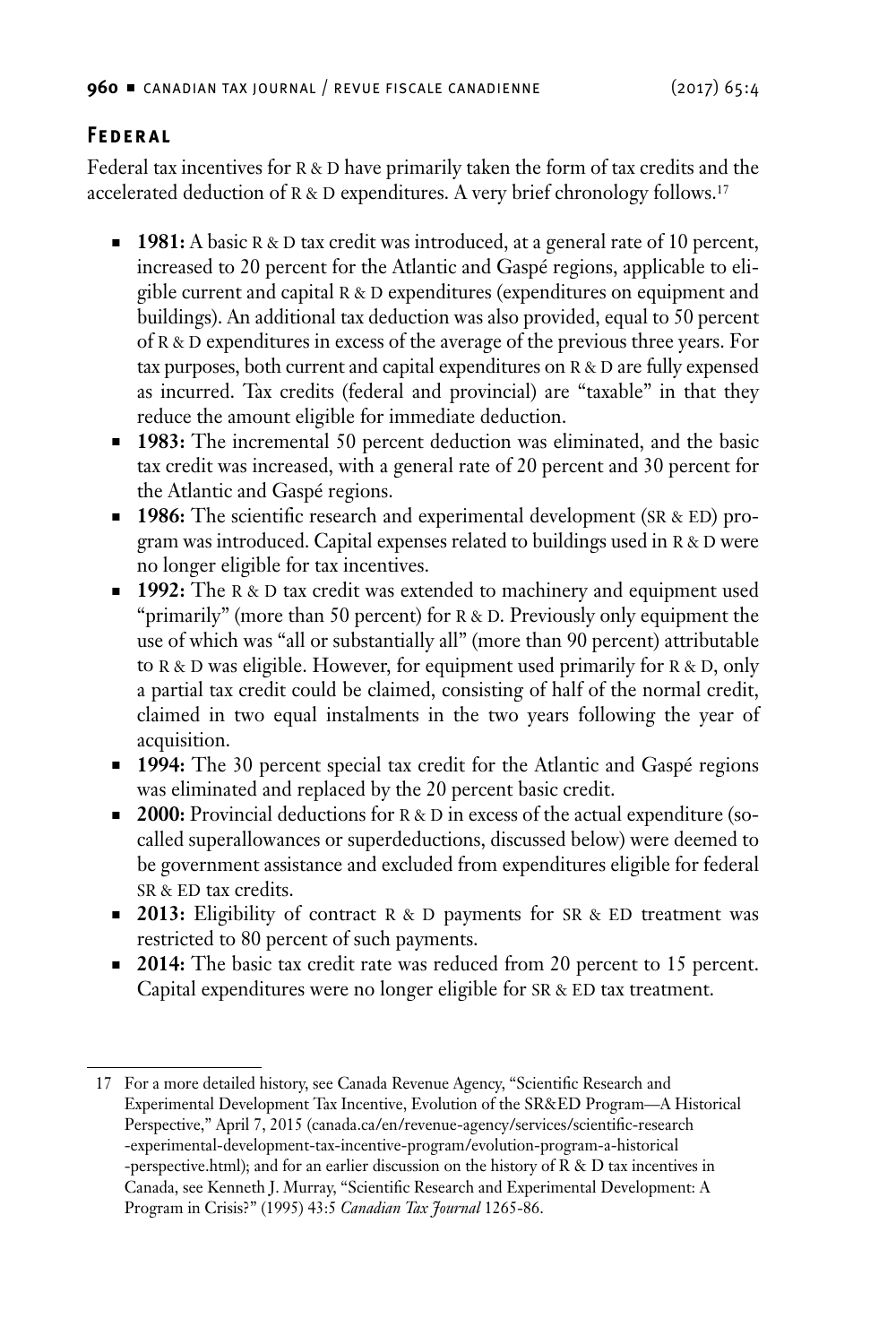<span id="page-10-0"></span>It should be noted that some types of expenses are explicitly not eligible for R & D tax subsidies, including

- market research or sales promotion;
- social sciences or humanities research;
- medical/surgical techniques;
- n prospecting for minerals or petroleum;
- <sup>n</sup> commercial production or commercial use of a new product, material, or process;
- style changes; and
- routine data collection for quality control.

It should also be noted that we assume full taxability, so refundability and carryforward provisions are not relevant to our calculations. We reiterate that our calculations are for large corporations and do not include enhanced subsidies for ccpcs.

## **Most Provinces**

Most of the provinces have simply piggybacked onto the federal program, adding their own provincial tax credits to  $R & D$  expenditures as defined by the federal government. (An exception in some cases relates to qualifying contract  $R & D$ .) Provincial credits are deemed to be government support for federal purposes and therefore lower the base eligible for federal incentives (that is, are "taxable"). The exceptions to these general statements are Quebec and Ontario, which are discussed separately.

- **n** *British Columbia* introduced a 10 percent R & D tax credit effective September 1, 1999.
- *Alberta* introduced a 10 percent refundable R & D tax credit in 2009. For taxation years ending before March 31, 2012, the Alberta SR & ED tax credit was reduced by the amount of federal investment tax credits received in the prior year (the grind), while the Alberta SR & ED tax credit was considered government assistance for federal purposes, reducing the amount of eligible expenditure for federal SR & ED purposes. Filing for the Alberta R & D tax credit required a complicated two-step procedure to avoid this circular reference. For taxation years ending after March 31, 2012, the federal credit no longer reduces the eligible expenditures for the Alberta SR & ED tax credit.<sup>18</sup>

<sup>18</sup> Alberta, Treasury Board and Finance, *2013 Guide to Claiming the Alberta Scientific Research and Experimental Development (SR&ED) Tax Credit (AT1 Schedule 9 and AT1 Schedule 9 Supplemental* (Edmonton: Treasury Board and Finance, July 2013) (finance.alberta.ca/publications/ tax\_rebates/corporate/guides/SRED-Tax-Credit-Guide.pdf ). Alberta limits its tax credit to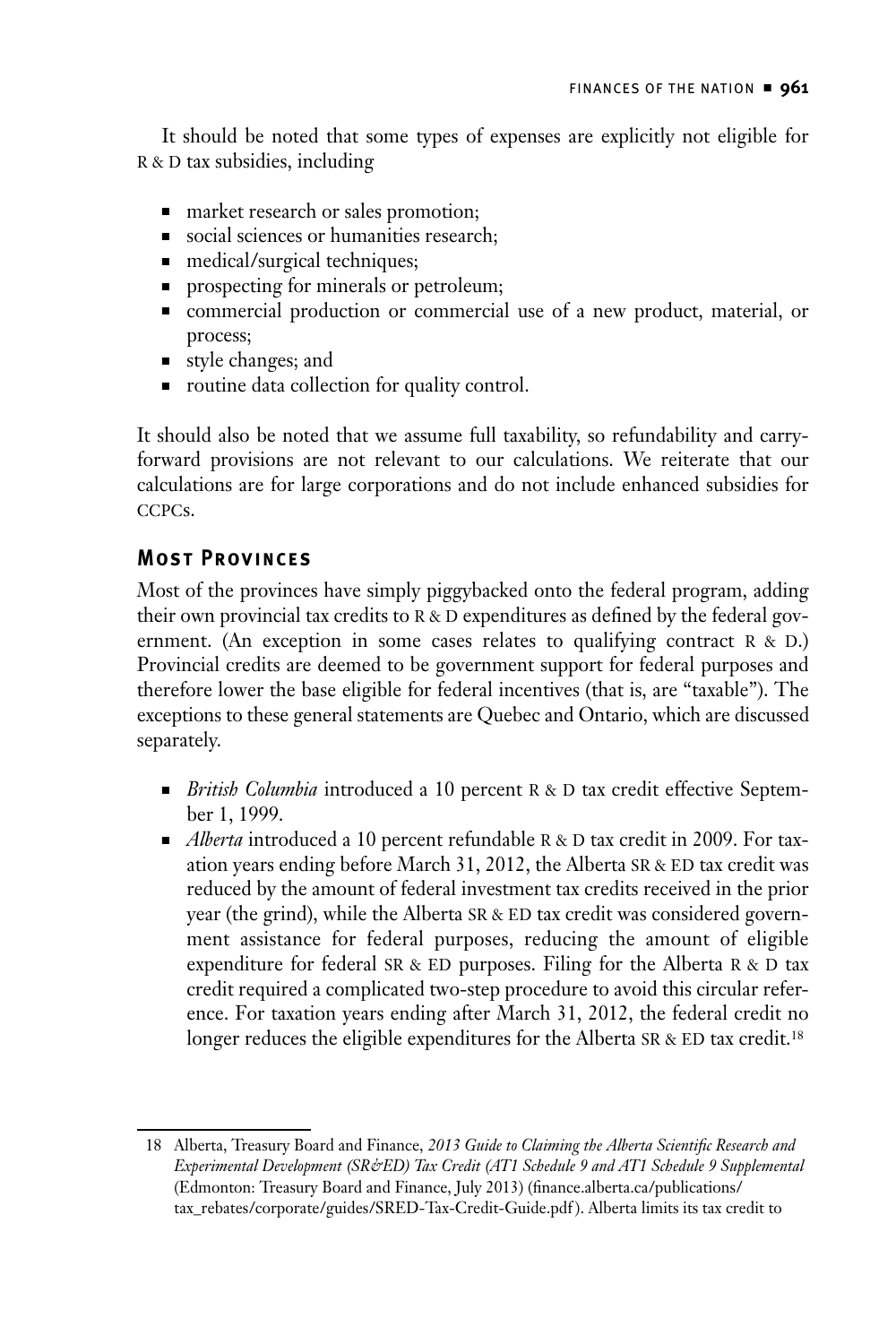#### **962** <sup>n</sup> canadian tax journal / revue fiscale canadienne (2017) 65:4

- *Saskatchewan* introduced a 15 percent non-refundable R & D tax credit effective March 19, 1998. The credit became fully refundable for expenditures incurred between March 19, 2009 and March 31, 2012. For expenditures incurred between April 1, 2012 and March 31, 2015, the 15 percent  $R < D$  tax credit continued to be refundable for ccpcs up to a maximum of \$3 million in qualifying expenditures, but became non-refundable for other corporations. The credit was reduced to 10 percent non-refundable effective April 1, 2015.<sup>19</sup> Eligible expenditures are those that qualify for the federal SR & ED tax credit.
- *Manitoba* introduced a 15 percent R & D tax credit in 1992. The credit was increased to 20 percent in 2005 and reduced again to 15 percent for eligible expenditures made after April 11, 2017. Since 2009, the credit has been refundable for contract  $R$  &  $D$  with qualifying research institutes. For in-house R & D, one-quarter of the credit was refundable starting in 2011, extended to one-half in 2012. In 2013, when the federal government reduced the eligibility of contract payments to 80 percent and removed the eligibility of capital expenditures, Manitoba opted to restore the 100 percent eligibility of contract payments with eligible institutes in 2014 and to maintain the eligibility of capital expenditures.20
- n *Nova Scotia* introduced a 10 percent non-refundable R & D tax credit in 1984. The credit was increased to 15 percent and made refundable in 1994. It is based on qualified expenditures eligible for the federal SR & ED tax credit.<sup>21</sup>
- **Prince Edward Island has no provincial-level R & D subsidies.**
- **Newfoundland and Labrador introduced a 15 percent R & D tax credit in 1996.** The credit is refundable and mirrors the federal definition of eligible expenditures.<sup>22</sup>

- 19 Saskatchewan, Ministry of Finance, "Research & Development Tax Credit" (finance.gov.sk.ca/ Default.aspx?DN=7210d60f-4263-4bf8-9f59-dbbbd8d64f7a).
- 20 Manitoba, Department of Finance, Fiscal Research Division, "Manitoba Research and Development Tax Credit" (gov.mb.ca/jec/invest/busfacts/govt/rd\_taxcredit.html).
- 21 Nova Scotia, Department of Finance, *Nova Scotia Tax Credit Review: Phase I Report* (Halifax: Department of Finance, March 2000) (novascotia.ca/finance/publish/taxcredit/phasei.pdf ).
- 22 Newfoundland and Labrador, Department of Finance, "Scientific Research and Experimental Development Tax Credit" (fin.gov.nl.ca/fin/tax\_programs\_incentives/business/ scientificresearch.html).

R & D expenditures up to \$4 million; thus, the maximum credit is \$400,000. We do not take account of this cap in the calculations presented below, and assume that R & D expenditures in Alberta are fully eligible for the credit. It is straightforward to model a binding cap, which involves setting the tax credit in Alberta equal to zero. We ignore the grind for 2009-2012 and only model the reduction in federal eligible expenditures attributable to the provincial tax credit, similar to our treatment for the other provinces.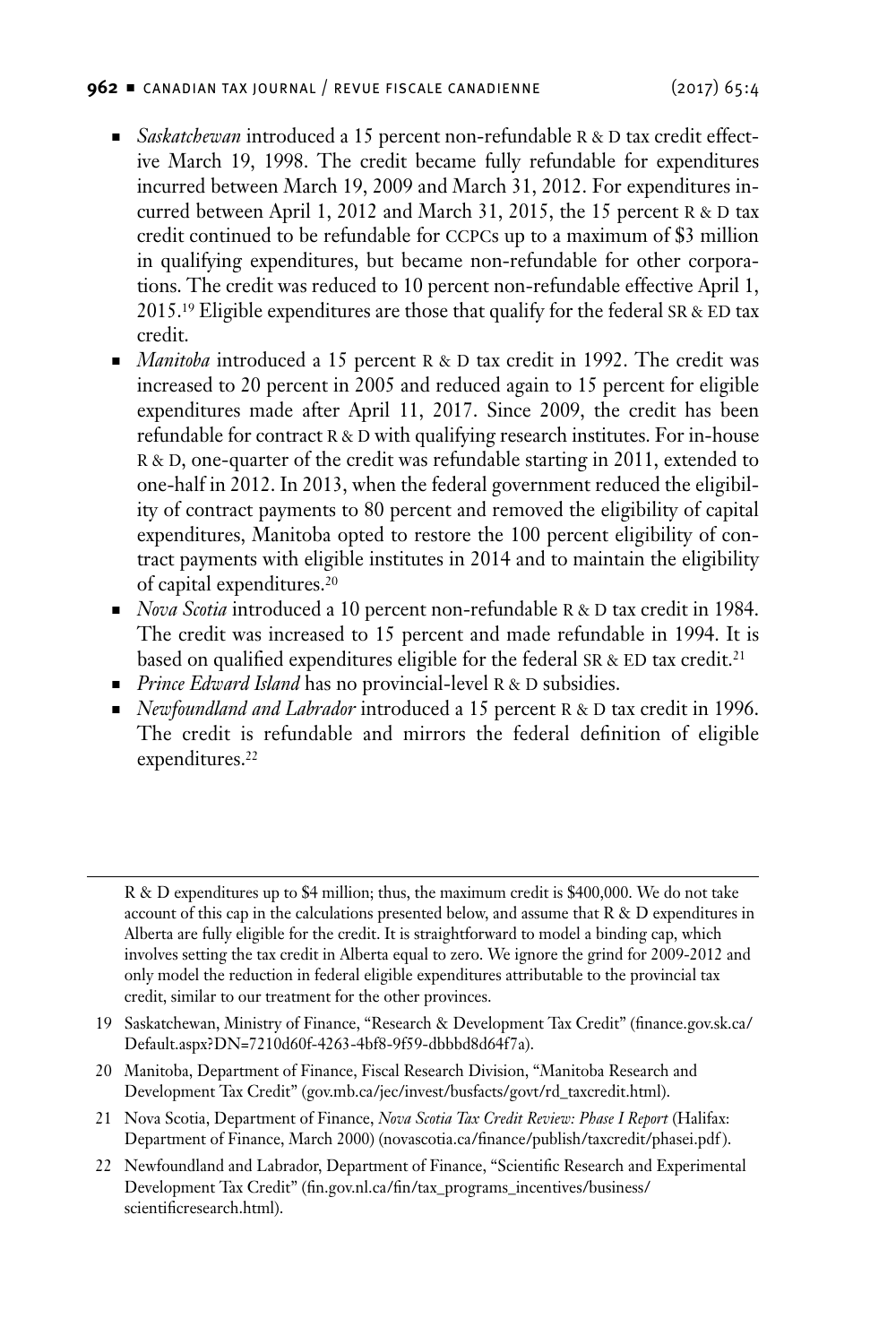#### <span id="page-12-0"></span>**Quebec** <sup>23</sup>

Quebec introduced a 10 percent refundable  $R & D$  credit starting May 11, 1983, applied to  $R$  & D wages only. The credit was non-taxable in Quebec. Starting May 1, 1987, the provincial tax credit was increased to 20 percent and the federal  $R & D$  tax credit also became non-taxable in Quebec. Effective May 10, 1996, the federal tax credit for  $R \& D$  again became taxable in Quebec.

Effective March 10, 1999, citing the federal taxability of the R & D tax credit in Quebec, a superdeduction was introduced. Firms had the option of choosing between the provincial tax credit and the superdeduction, which allows firms to deduct 230 percent of  $R \& D$  wages in the calculation of their taxable income (460 percent for ccpcs). The superdeduction rate was set such that a small corporation would face the same net-of-tax cost of  $R & D$  wages under the refundable provincial tax credit and the superdeduction, and firms could choose between the two instruments according to their specific circumstances.<sup>24</sup> The superdeduction, however, resulted in a significant shift in the cost of the  $R & D$  subsidy from the provincial government to the federal government, by eliminating the provincial tax credit and thereby increasing the amount of expenditures eligible for the federal R & D tax credit, as well as the amount of expenditures deductible under the federal corporate income tax (CIT). As noted above, in 2000 the federal government announced the change in the treatment of provincial deductions exceeding the actual amount of  $R \& D$  expenditures as government assistance. The government of Quebec responded by eliminating the superdeduction on February 29, 2000.

On June 12, 2003, all the provincial  $R & D$  tax credits were reduced by oneeighth, and the credit for  $R \& D$  wage expenditures for large corporations was set at 17.5 percent. Effective November 21, 2012, the provincial  $R & D$  tax credits became taxable in Quebec. On June 4, 2014, approximately 30 business tax credits were reduced by 20 percent; the new  $R & D$  tax credit for expenditures on wages by large corporations was set at 14 percent.

From 1987 to 1993, Quebec granted a higher 40 percent tax credit for eligible contract  $R$  &  $D$  with university entities, which was gradually extended to environmental technological innovation (1990), research with designated public research centres (1991), precompetitive research by business consortiums (1992), and precompetitive research by private-public partnerships (2008). In 1994, the eligibility for the 40 percent tax credit was reduced to 80 percent of the value of the research contracts. From March 1999 to March 2000, firms could choose between the provincial

<sup>23</sup> Information collected from the 2000 and 2014 provincial budgets: Finances Québec, *Information Bulletin* 2000-4, "New Tax Measures To Support Business Economic and Social Development in Quebec," June 29, 2000; and Finances Québec, *Information Bulletin* 2014-11, "Fiscal Measures Announced in the Update on Quebec's Economic and Financial Situation," December 2, 2014.

<sup>24</sup> Presumably, firms without taxable income would prefer the refundable tax credit to the superdeduction.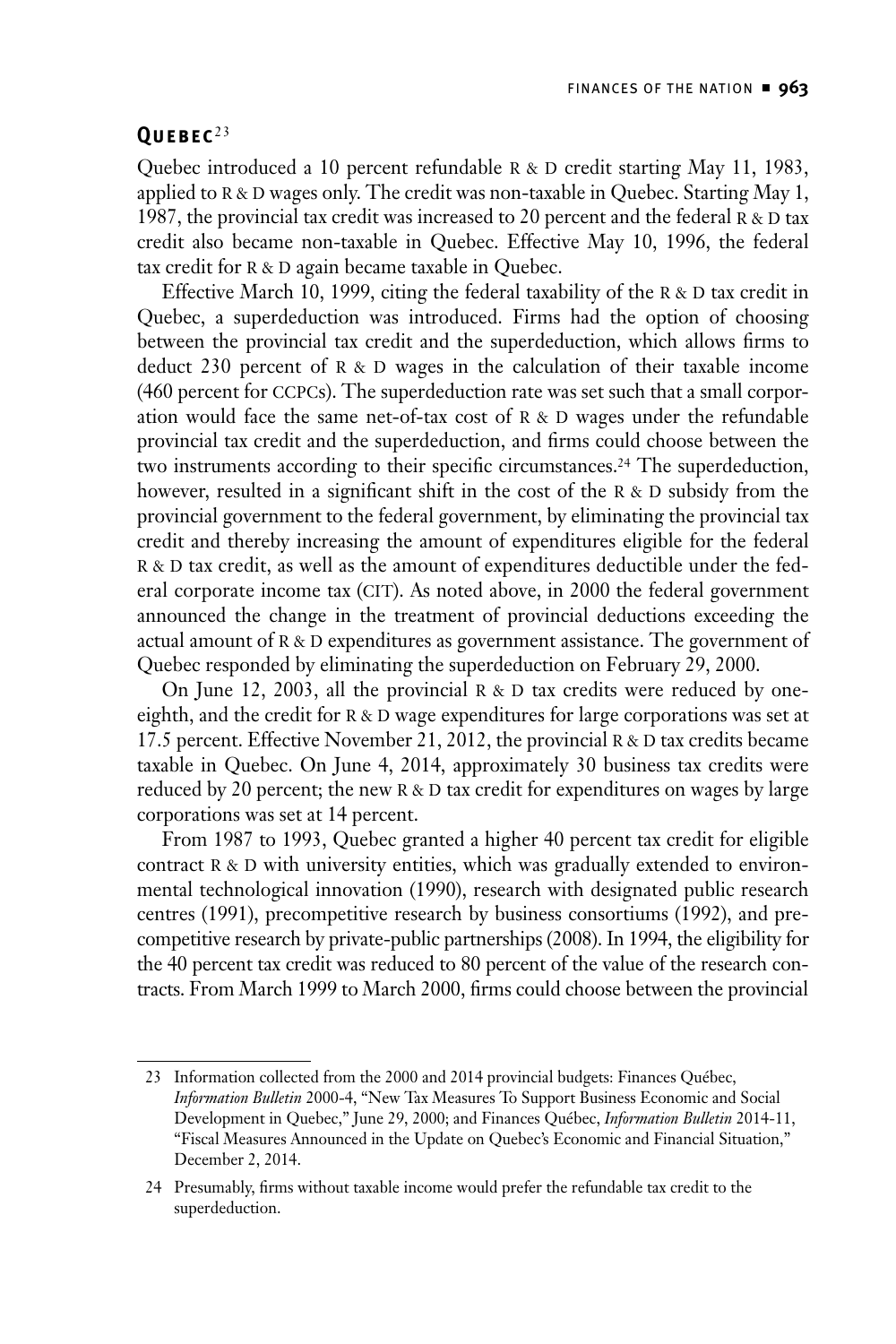<span id="page-13-0"></span>R & D tax credit and a superdeduction of 460 percent.<sup>25</sup> On June 12, 2003, the tax credit for contract R & D was reduced to 35 percent. The credit was reduced again to 28 percent on June 4, 2014. Less than five months later, on December 2, 2014, all Quebec R & D tax credits were standardized with the R & D wage tax credit. Thus, the contract  $R & D$  tax credit for large corporations became 14 percent.

## **Ontario**

There were no provincial tax subsidies for  $R & D$  in Ontario until April 20, 1988, when the provincial government introduced a superallowance. The superallowance was an additional deduction for current and capital expenditures on  $R & D$  incurred in Ontario, over and above the amount expended. The basic superallowance rate of 25 percent was intended to nullify the taxability of the federal tax credit for provincial purposes. The province also introduced an incremental superallowance equal to one-half of the basic superallowance for  $R & D$  expenditures in excess of the average of R & D expenditures over the previous three years. In 2000, when the federal government announced the change in the treatment of provincial deductions in excess of actual R & D spending, Ontario suspended the superallowance. In its place, the province introduced the so-called Ontario superdeduction,<sup>26</sup> which allowed corporations to exclude from their Ontario taxable income the federal SR & ED tax credit, effective March 1, 2000. While the tax exemption of the federal SR & ED tax credit was initially intended to remain in effect for only 24 months, it was not removed until 2009, when it was replaced by a 4.5 percent non-refundable tax credit. Eligible expenditures for the credit mirrored the federal definition of qualifying expenditures for SR & ED tax credit purposes. The rate was reduced to 3.5 percent effective June 1, 2016.

On May 6, 1997, Ontario introduced the Ontario business research institute tax credit, an enhanced refundable tax credit for eligible contract  $R & D$  of 20 percent. Ontario rules mirror the federal rules regarding the definition of SR & ED and qualified expenditures, with the credit applying to only 80 percent of contract  $R & D$ starting in 2013. Eligible expenditures are capped at a maximum of \$20 million.27

## **Metrics on R & D Tax Subsidies in Canada, 1981-2016**

In this section, we present the various metrics of tax subsidies for  $R \& D$  discussed above for the 10 provinces from 1981 to 2016. We begin by reporting our calculations

<sup>25</sup> In our model, it appears that for large corporations the superdeduction was more advantageous in the case of contract R & D spending but not for in-house R & D spending; therefore, we only include the superdeduction in the after-subsidy cost of contract R & D.

<sup>26</sup> Not to be confused with the Quebec superdeduction, which functions more like the Ontario superallowance.

<sup>27</sup> In our model, we assume that the cap is not binding and firms fully benefit from the tax credit.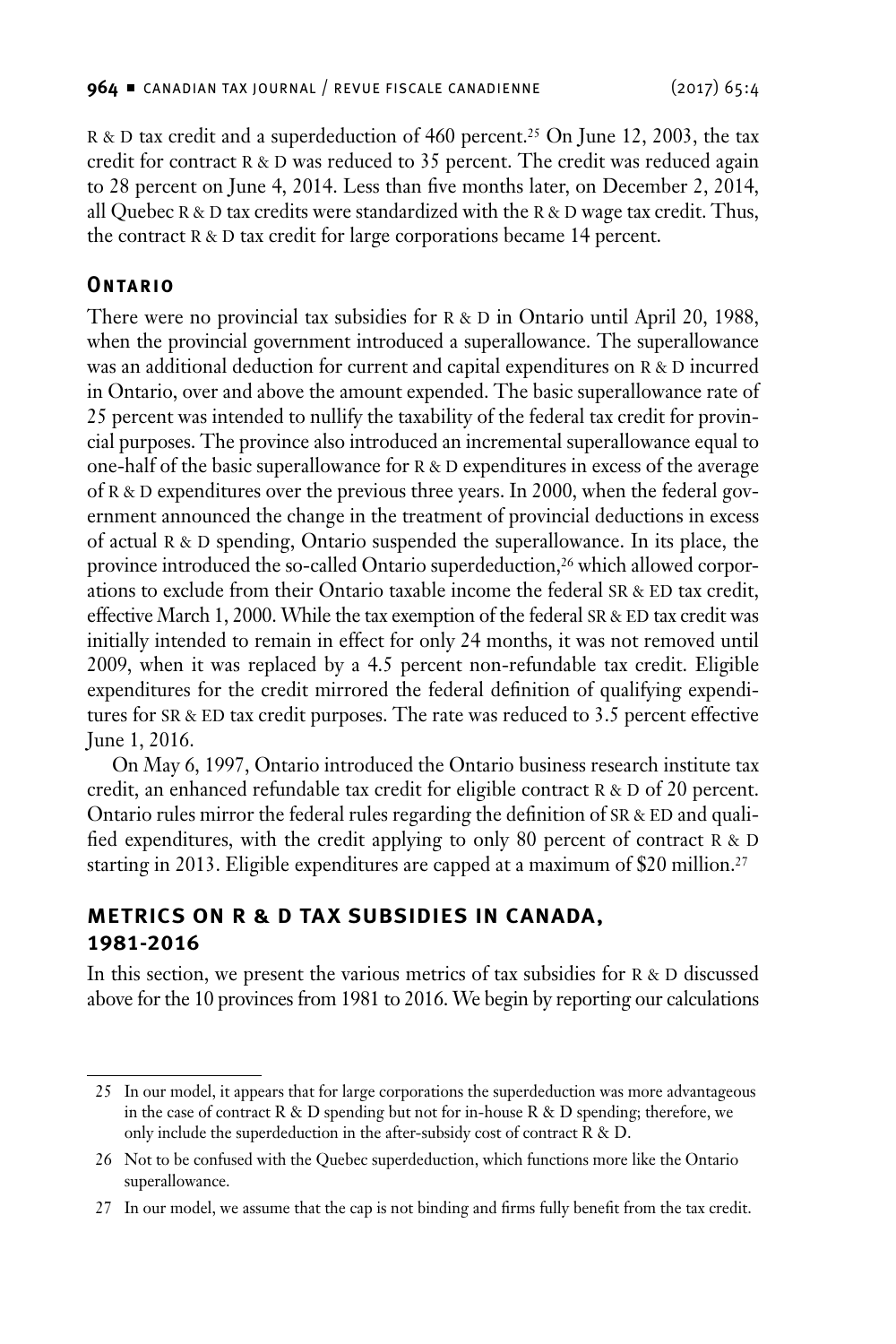of the MESR for current inputs and capital inputs used in  $R \& D$  separately. This is followed by the MESR on the cost of producing  $R & D$ , and finally by the MESR on investment in intangible  $R & D$  capital. We group the 10 provinces into three geographical regions:

- 1. Atlantic Canada: Newfoundland and Labrador [NL], Prince Edward Island [pe], Nova Scotia [ns], and New Brunswick [nb];
- 2. western Canada: Saskatchewan [sk], Alberta [ab], and British Columbia [bc]; and
- 3. central Canada: Quebec [qc], Ontario [on], and Manitoba [mb].

Figures 4A, 4B, and 4C show the MESR on current inputs used in the production of intangible  $R \& D$  capital, namely, in-house labour, contract  $R \& D$  with eligible research institutions, and materials. Between 1981 and 1983, no province offered a specific  $R & D$  tax credit.  $R & D$  support came from the federal government in the form of an R & D tax credit and an additional deduction for incremental R & D spending. The Atlantic provinces enjoyed the highest MESR on current  $R > D$  spending during this period, around 21 percent, owing to the enhanced federal  $R \& D \text{ tax}$ credit for Atlantic Canada.

Quebec was the first province to offer its own R & D tax credit, in May 1983. The credit was initially set at 10 percent and was applicable to wages only. Nova Scotia followed suit with a 10 percent tax credit in 1984; however, the ns credit applied to all types of  $R \& D$  spending, not just wages. With this credit and the more generous federal tax credit for the Atlantic provinces, Nova Scotia had the highest mesr on current R & D spending from 1984 to 1987, at 37 percent.

As described above, in May 1987, Quebec changed the treatment of the federal R & D tax credit, essentially making it non-taxable at the provincial level. At the same time, the provincial tax credit on wages was doubled from 10 percent to 20 percent and a specific tax credit for contract  $R & D$  was introduced at the very generous rate of 40 percent. As a result, the mesr on current inputs in Quebec rose above 40 percent. Quebec's regime remained the most generous until 2012, even when the contract  $R & D$  tax credit was reduced to 80 percent of the value of the contracts in 1994 and the taxability of the federal tax credit was restored in 1996. In 1999, a temporary boost to the MESR was achieved in Quebec owing to the shortlived superdeduction, which was particularly favourable to contract  $R & D$ .

Since 2012, Manitoba has had the highest MESR for current  $R > D$  spending, owing to the combination of a generous 20 percent tax credit and the province's decision to maintain the 100 percent eligibility of contract payments made with eligible research institutions (the case that we consider in our model).

With the elimination of the special tax credit for  $R > D$  contracts in 2014, the mesr for current inputs in Quebec fell below that for Manitoba and the Atlantic provinces (with the exception of Prince Edward Island). However, its regime remained more generous than Ontario's. Ontario toyed with a superallowance from 1988 until 2000, and following that the superdeduction until 2008, a contract  $R & D$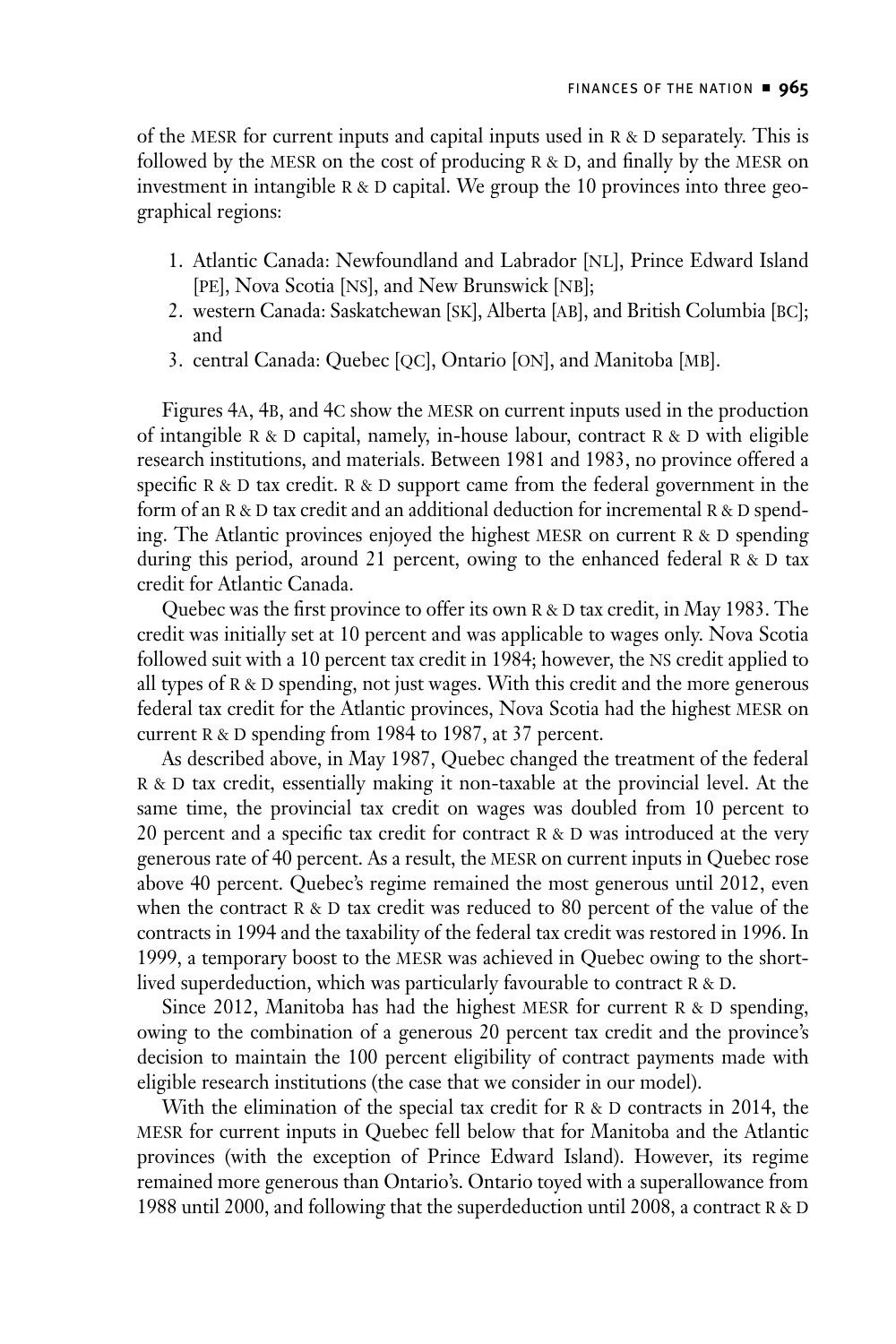

**FIGURE 4A The Marginal Effective Subsidy Rate on Current R & D Spending, Atlantic Canada, 1981-2016**

**FIGURE 4B The Marginal Effective Subsidy Rate on Current R & D Spending, Central Canada, 1981-2016**

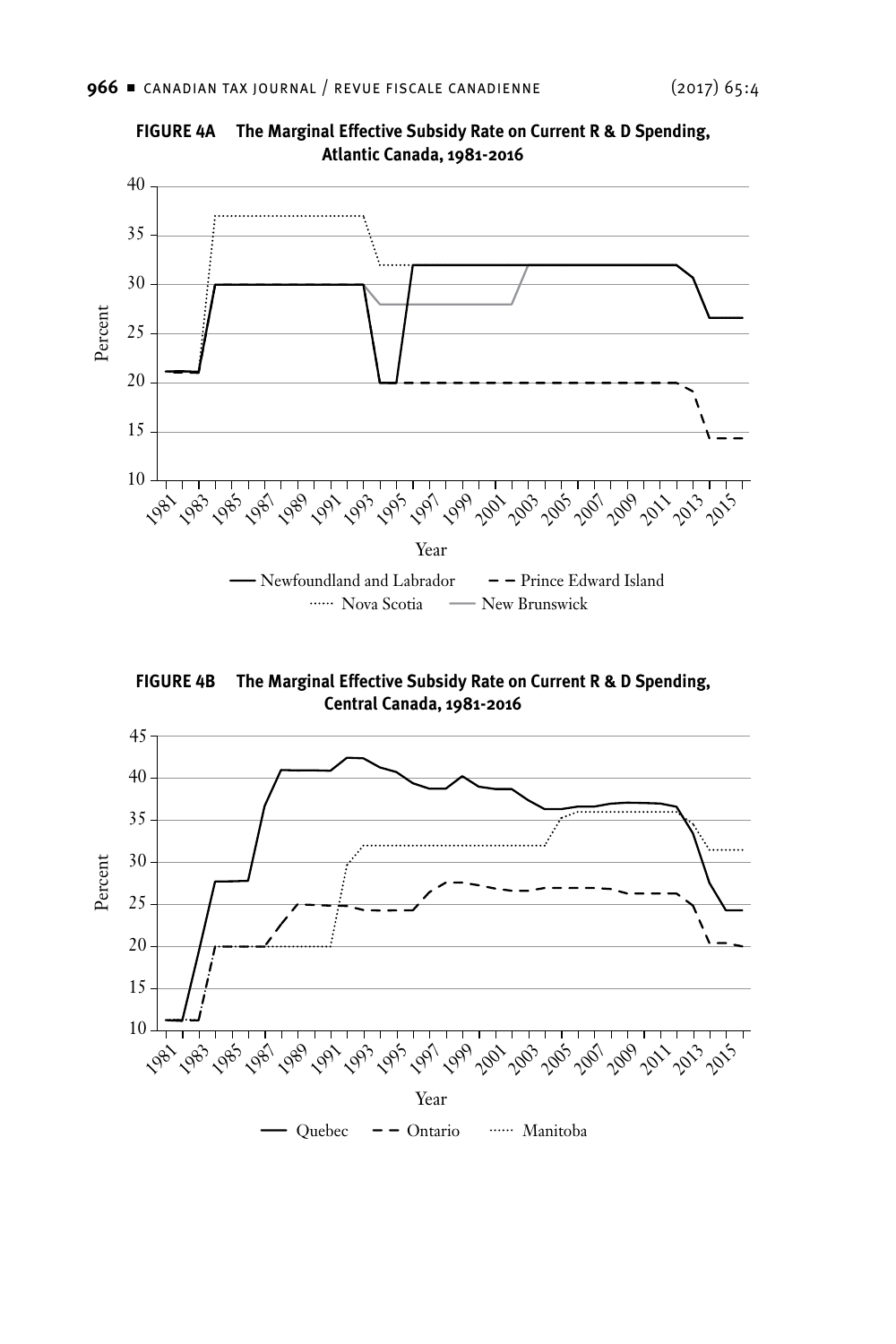

**FIGURE 4C The Marginal Effective Subsidy Rate on Current R & D Spending, Western Canada, 1981-2016**

tax credit starting in 1997, and a general  $R & D$  tax credit starting in 2009, but the combined effect never resulted in a mesr that exceeded Quebec's.

The western provinces were slow to adopt  $R & D$  tax credits; Saskatchewan did so in 1998, British Columbia in 1999, and Alberta in 2009. Moreover, compared with the rates in other provinces, the credits have been relatively low. Saskatchewan offered the most generous regime in western Canada between 1999 and 2012, with a MESR for current inputs of 32 percent.

The MESR for capital expenditures (equipment and buildings) used in  $R < D$  has typically been much lower than for current inputs, as illustrated in figures 5a, 5b, and 5c. Until 1983, the largest and the only positive mesrs for capital were in Atlantic Canada, owing to the enhanced  $R \& D$  tax credit for this region offered by the federal government. In the rest of Canada, the mesrs for capital were negative in 1981-1983, and only turned positive in 1984 when the additional deduction for incremental  $R & D$  was replaced by an increased federal tax credit for  $R & D$ . Note that a negative MESR means that capital inputs used for  $R & D$  are being taxed, rather than subsidized, at the margin, much like other capital used in production.

As in the case of current spending, Nova Scotia had the lowest MESR on capital inputs starting in 1984 when it introduced its own  $R & D$  tax credit. Between 1983 and 1991, the Atlantic provinces were followed by Quebec, which did not apply its credit to  $R \& D$  capital spending but did have the lowest provincial CIT in the manufacturing and processing sector (the sector we consider in our model).

In 1987, the MESR for capital in all provinces decreased when the federal government eliminated the eligibility of capital expenditures on buildings for the  $R & D$  tax credit. In Ontario, Manitoba, and the western provinces, the mesr became negative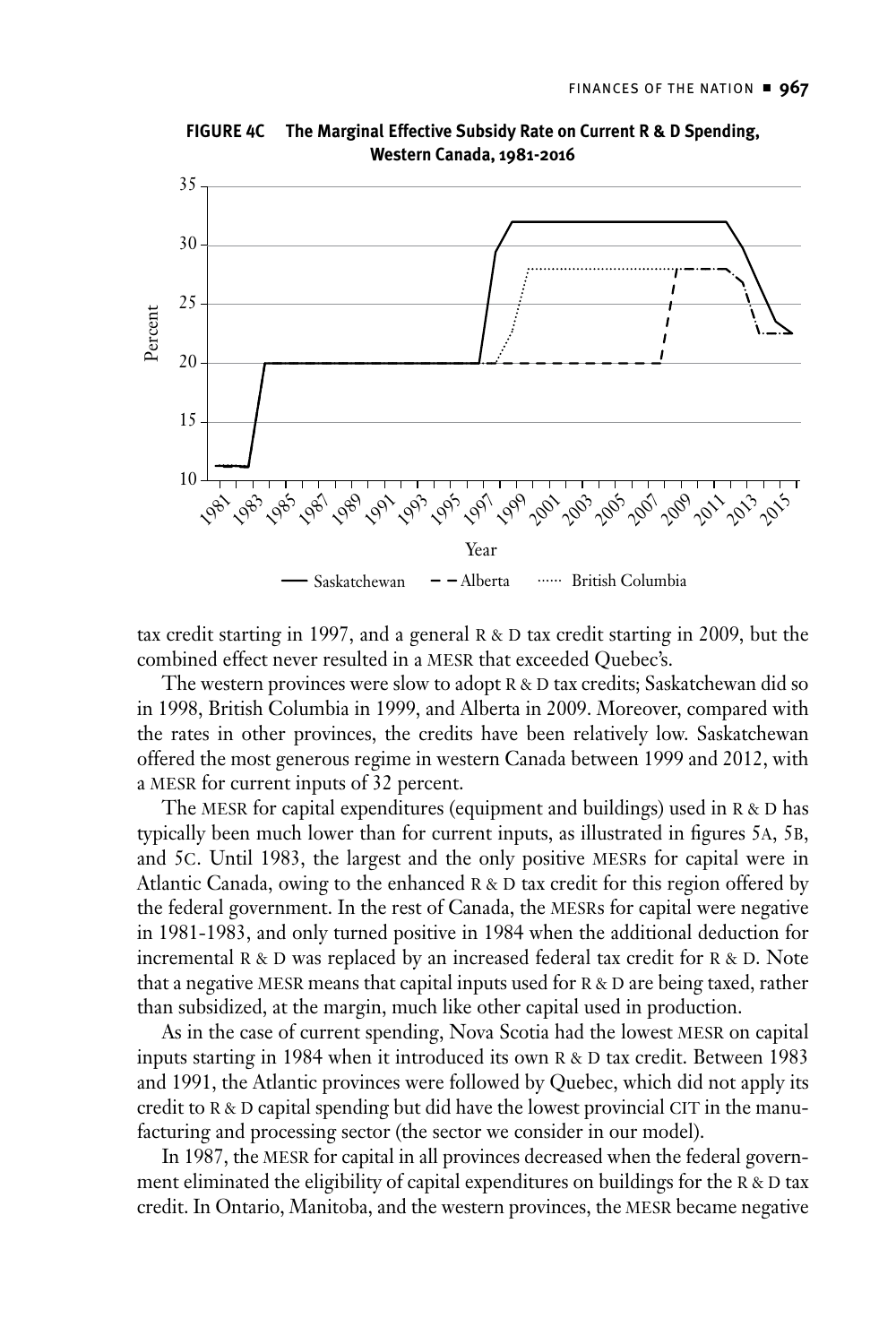

**FIGURE 5A The Marginal Effective Subsidy Rate on Capital R & D Spending, Atlantic Canada, 1981-2016**

**FIGURE 5B The Marginal Effective Subsidy Rate on Capital R & D Spending, Central Canada, 1981-2016**

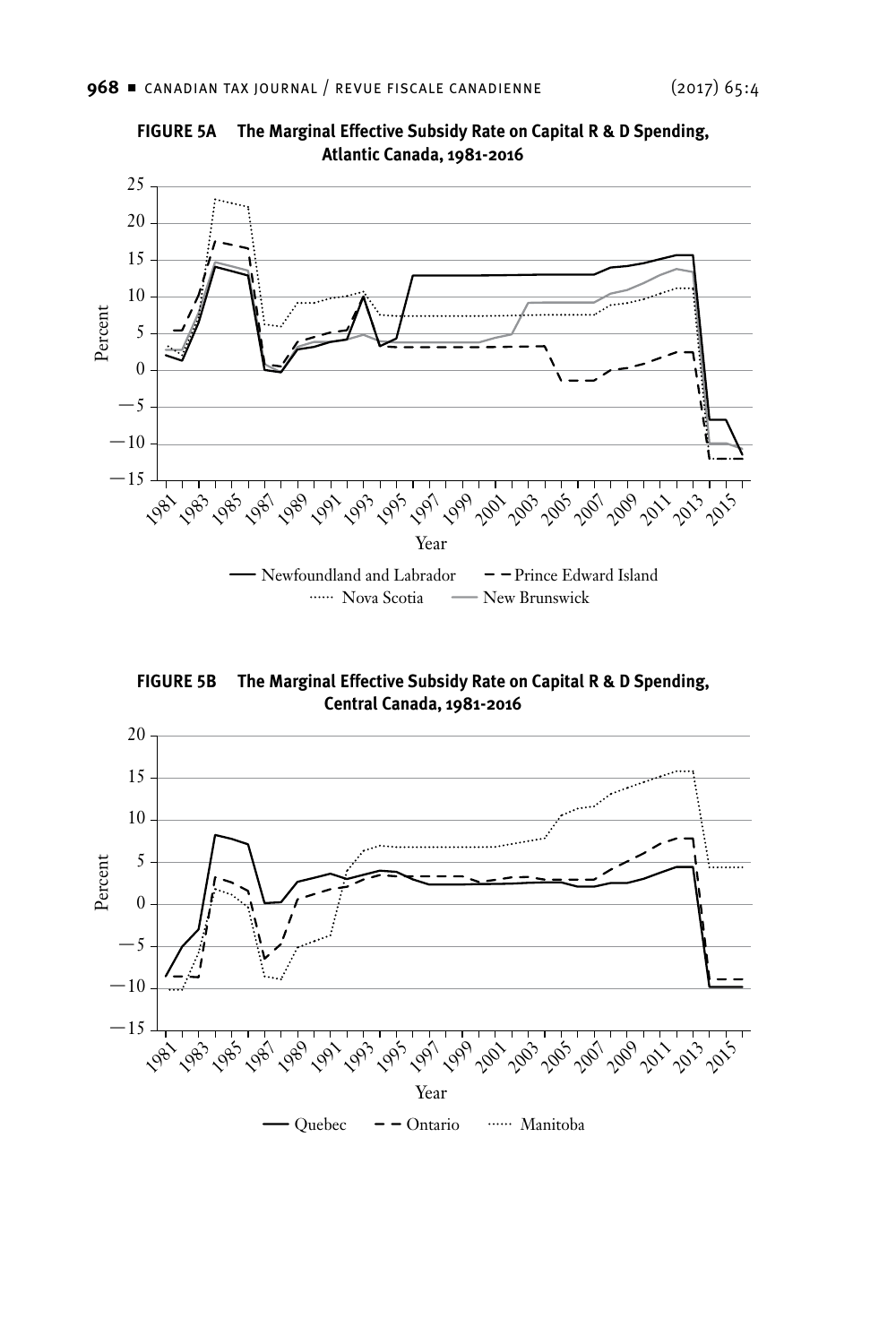

**FIGURE 5C The Marginal Effective Subsidy Rate on Capital R & D Spending, Western Canada, 1981-2016**

again. As the provinces introduced their own  $R & D$  tax credits (or, in Ontario, the superallowance), the MESR turned positive, in Ontario in 1989, Manitoba in 1992, Saskatchewan in 1998, and British Columbia in 1999.

In 1994, when the special federal tax credit for  $R & D$  in the Atlantic provinces was eliminated, the MESR for capital fell in that region. This decrease was partly offset in Nova Scotia and New Brunswick as they introduced their own R & D tax credit rates of 15 percent and 10 percent, respectively. In 1994 and 1995, Nova Scotia remained the most generous province followed closely by Manitoba, which also offered a provincial tax credit of 15 percent.

Following the reduction in the provincial CIT rate to 5 percent in 1995 and the introduction of an R & D tax credit of 15 percent in 1996, Newfoundland and Labrador provided the most generous subsidy for  $R & D$  capital, which it maintained until 2010. Interestingly, from 2010 to 2013, Manitoba and Newfoundland and Labrador had almost identical MESRs on R & D capital, and the largest in Canada, but achieved this in two different ways: the first through a generous 20 percent tax credit on R & D with a provincial CIT rate of 12 percent; the second through a lower R & D tax credit rate of 15 percent with a lower provincial CIT rate of 5 percent.

Since 2013, with the change in the federal treatment of capital spending for  $R$  & D as ineligible for the SR & ED tax credit, the MESR on capital used in R & D in all provinces except Manitoba became negative. Manitoba is the only province that still extends its  $R & D$  tax credits to  $R & D$  equipment, although in the absence of the federal tax credit the impact of this credit is significantly muted.

As noted above, the MESR on the production of a unit of intangible  $R & D$  capital is a weighted average of the MESRs on the underlying inputs, and measures the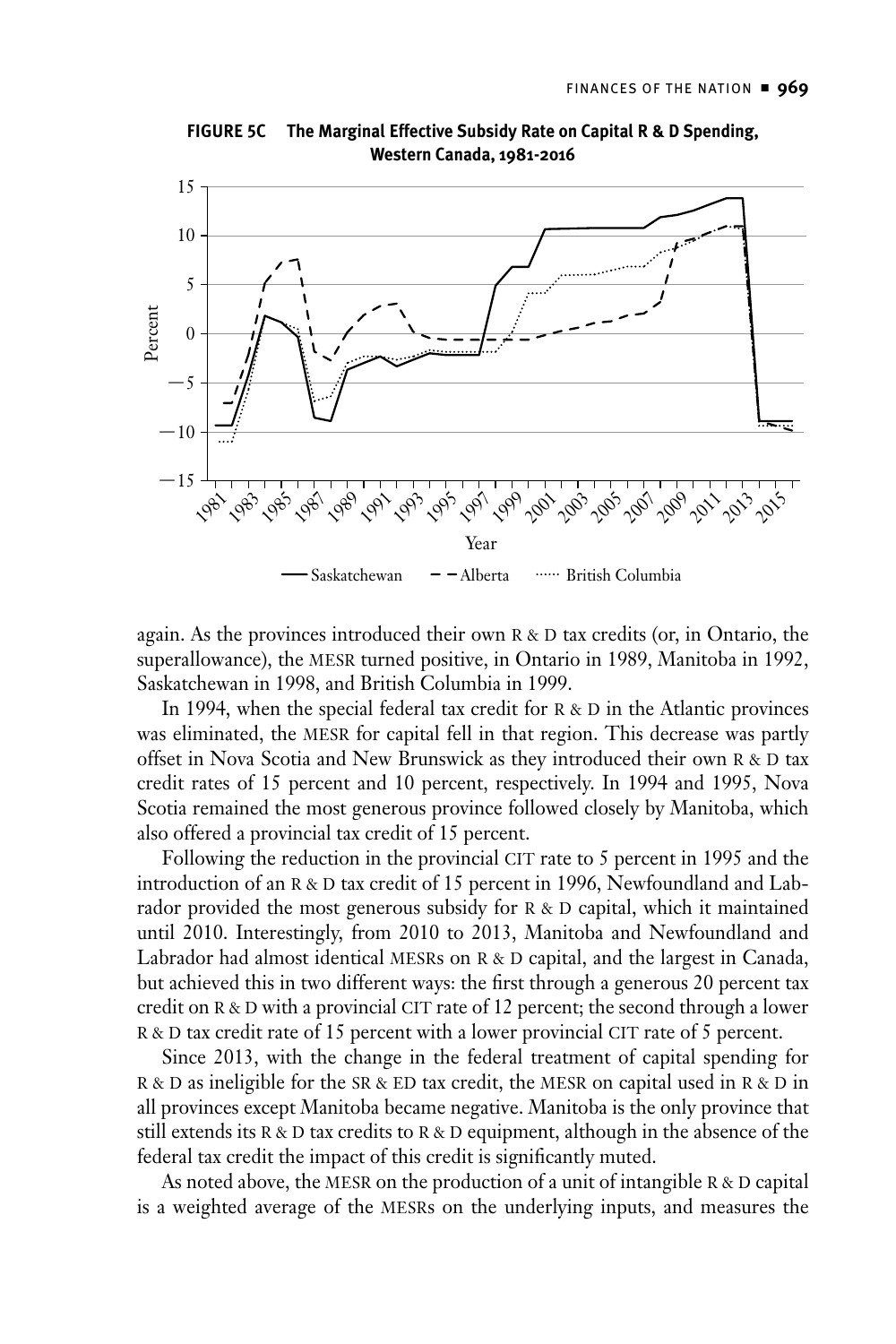percentage reduction in the cost of producing an incremental unit of intangible  $R & D$  capital. In this regard, it is important to note that  $R & D$  is a very labour-intensive process. Current inputs account for about 90 percent of  $R & D$  expenditures, and capital expenditures account for about 10 percent. Expenditures on labour account for about two-thirds of current expenditures. The results are displayed in figures 6a, 6b, and 6c.

Given the labour-intensive nature of  $R$  & D, Quebec offered the highest MESR on the production of  $R & D$  in Canada between 1988 and 2005, despite restricting its tax credit to wages and contract  $R & D$ . The peak was attained in 1992 and 1993, with a subsidy rate of 38.8 percent. Before 1988, the Atlantic provinces of Prince Edward Island and Nova Scotia offered the most generous treatment of  $R$  & D inputs, owing to the enhanced federal credit for the Atlantic region. Quebec took the lead following the increase in the tax credits for wages and contract  $R & D$  in 1987 and the new treatment of the federal SR & ED tax credit as deductible.

Since 2006, Manitoba has had the highest MESR on the production of  $R & D$ , as a result of the increase in its  $R & D$  tax credit from 15 percent to 20 percent in 2005, which coincided with Quebec's scaling back of its  $R > D$  programs, starting in 2003.

At the other end of the spectrum, Alberta and Prince Edward Island each had a MESR on the production of  $R & D$  of around 18 percent from 1994 until 2008. Since the introduction of an R & D tax credit of 10 percent in 2009, Alberta's MESR exceeded Ontario's (now second to last) and is almost identical to British Columbia's.

Between 2012 and 2014, the base of qualifying expenditures for the federal tax credit was narrowed by reducing to 80 percent the eligibility of contract  $R & D$  and eliminating capital expenditures. As a result, the MESR on the production of R  $\&$  D in all provinces except Manitoba dropped by approximately 7 percentage points (more in Quebec owing to provincial changes). Manitoba limited the magnitude of this decrease to 5 percentage points by not following the federal rule regarding eligible spending. In 2016, Manitoba had a mesr for the production of intangible R & D of 29 percent, followed by New Brunswick with 23.2 percent.

The last metric we calculate is the MESR on investment in intangible  $R \& D$ capital, illustrated in figures 7a, 7b, and 7c. The overall mesr on investment in intangible  $R \& D$  measures the percentage reduction in the gross-of-tax rate of return on a marginal investment in intangible  $R & D$  capital relative to the net-of-tax rate of return required by investors. Recall that when the MESR rate on intangible  $R$  & D capital is positive, the tax system subsidizes investment in  $R$  & D by lowering the gross-of-tax rate of return on a marginal investment below the after-tax hurdle rate of return required by investors. Moreover, when the MESR rate exceeds 100 percent, the gross-of-tax rate of return is in fact negative. This means that an incremental R & D project may generate economic losses before taxes and still be a worthwhile investment, given the generous subsidy offered by the federal and provincial governments.

The MESRs on investment in intangible  $R & D$  capital more or less mirror the mesrs on production discussed above, with the exception that they are substantially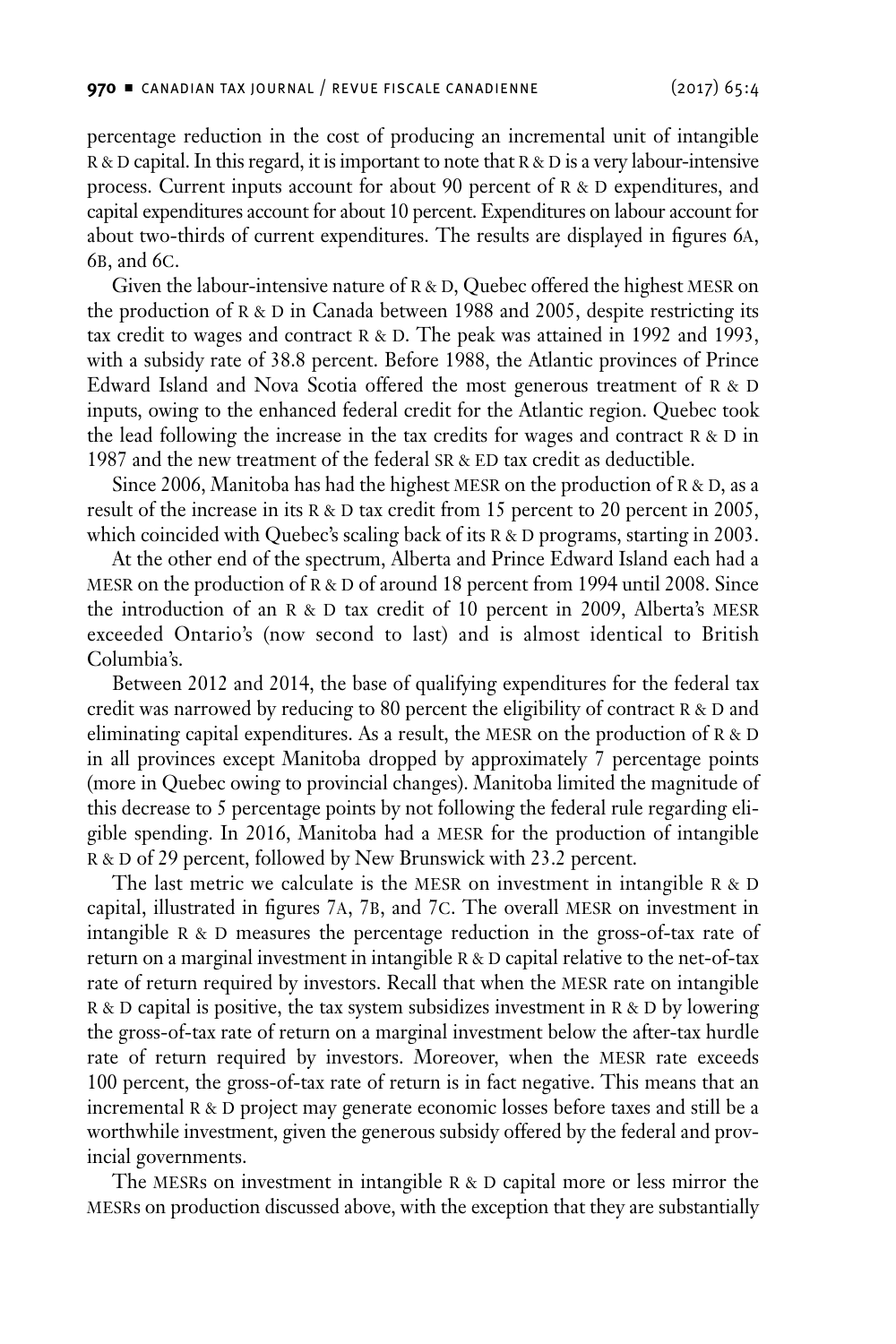

**FIGURE 6A The Marginal Effective Subsidy Rate on the Production of Intangible R & D Capital, Atlantic Canada, 1981-2016**

**FIGURE 6B The Marginal Effective Subsidy Rate on the Production of Intangible R & D Capital, Central Canada, 1981-2016**

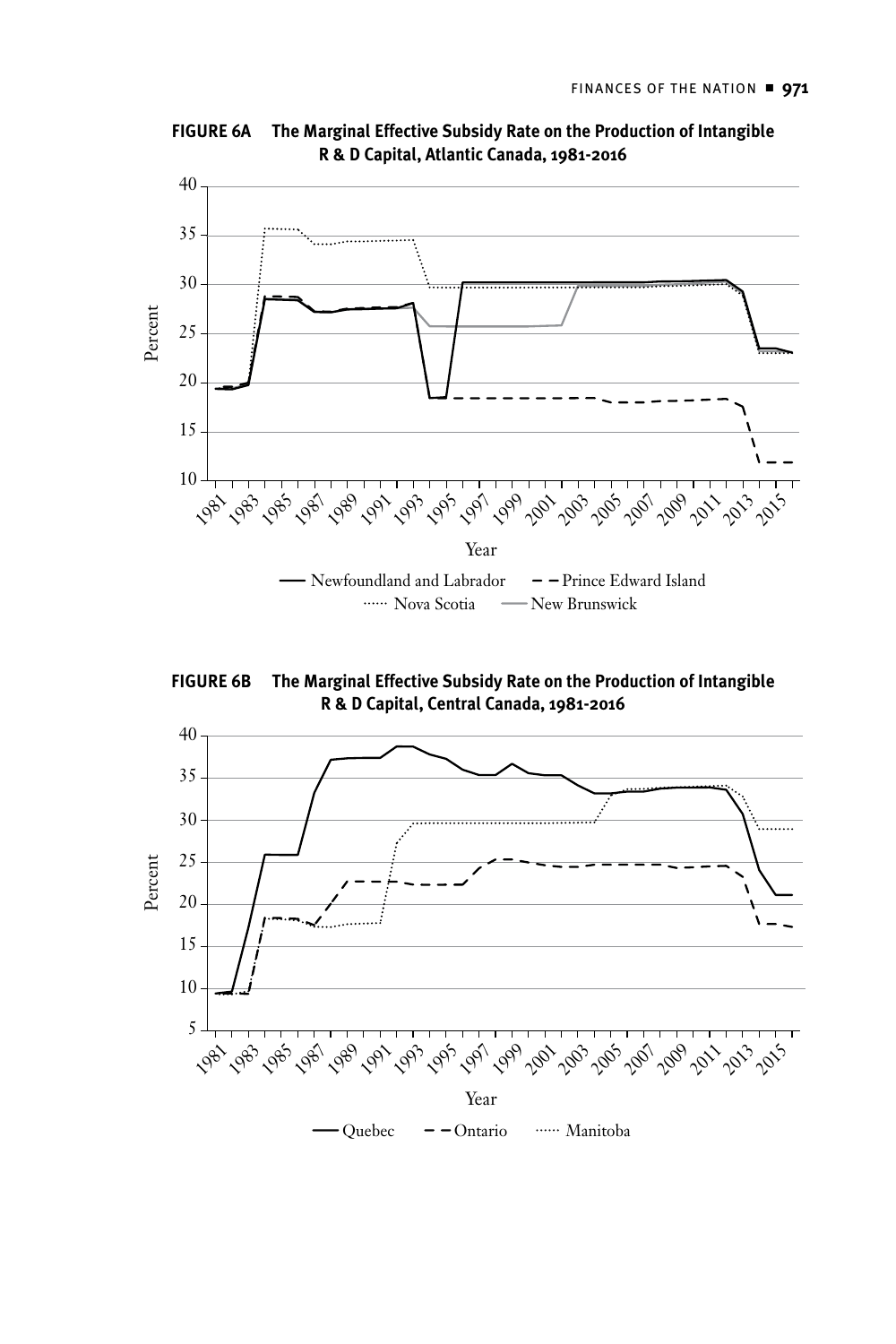

**FIGURE 6C The Marginal Effective Subsidy Rate on the Production of Intangible R & D Capital, Western Canada, 1981-2016**

**FIGURE 7A The Marginal Effective Subsidy Rate on Investment in Intangible R & D Capital, Atlantic Canada, 1981-2016**

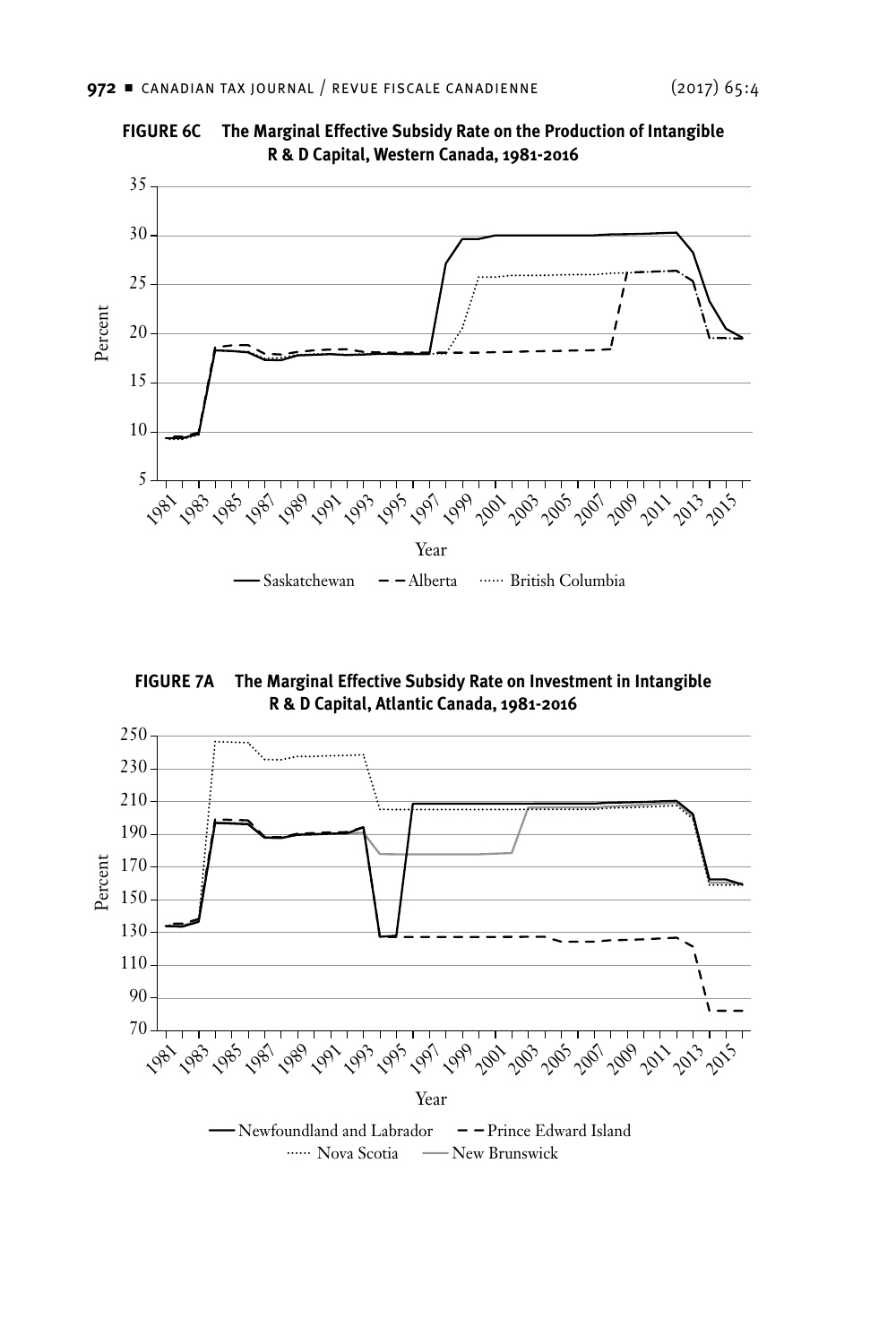

**FIGURE 7B The Marginal Effective Subsidy Rate on Investment in Intangible R & D Capital, Central Canada, 1981-2016**

**FIGURE 7C The Marginal Effective Subsidy Rate on Investment in Intangible R & D Capital, Western Canada, 1981-2016**

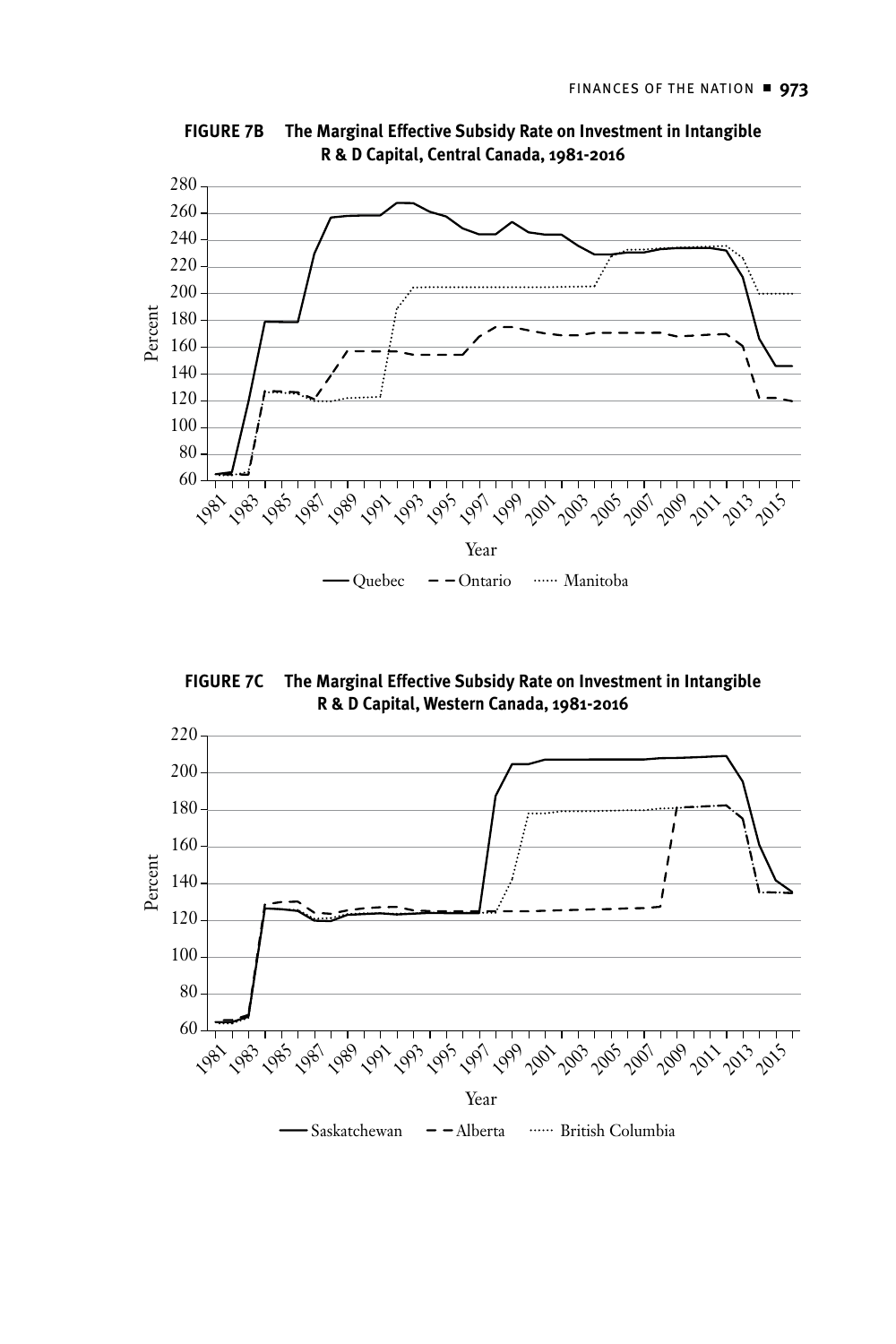<span id="page-23-0"></span>higher. For example, the largest MESR on intangible  $R \& D$  capital was offered by Quebec in 1992 at a rate of 267.8 percent. Assuming that the minimum after-tax hurdle rate of return on an incremental unit of investment in intangible  $R & D$ capital required by stakeholders is 5 percent, this implies that the gross-of-tax rate of return on  $R \& D$  on a marginal investment was negative 8.4 percent  $((1 – 267.8\%) * 5\%)$ . This coincides with a MESR on the production of R & D capital in 1992 of about 39 percent. The MESR on investment in intangible  $R & D$  capital is therefore almost an order of magnitude higher than the associated reduction in its marginal cost. The reason for this is much the same as the reason why sales taxes levied directly on the purchase of a capital good lead to a disproportionate increase in the marginal effective tax rate in standard METR studies: the subsidy lowers the cost of producing  $R$  & D directly, and the MESR on investment in intangible  $R$  & D measures the percentage change in a rate of return.

As shown in the figures, the MESR on investment in  $R & D$  in Canadian provinces has varied considerably over the 35-year period examined, and there has been substantial variation between the provinces. On the whole, the MESR on R & D investment has been very high throughout the period, typically well in excess of 100 percent, and even 200 percent, although there has been a drop recently as the federal government has reduced both the size and the scope of the SR  $\&$  ED tax credit. In 2016, only one province, Prince Edward Island, had a mesr on intangible R & D capital of less than 100 percent. The 82.2 percent MESR on R & D investment in that province implies that an incremental unit of investment in intangible  $R$  &  $D$ capital can earn a gross-of-tax rate of return of only 0.9 percent in order to be considered worthwhile. The highest MESR on investment in intangible  $R & D$  capital in 2016 was 200 percent in Manitoba, in which case a marginal investment in intangible  $R & D$  could earn a negative 5 percent rate of return before taxes and subsidies and still generate the after-tax hurdle rate of return required by shareholders.

#### **Conclusions**

This article has presented various metrics, based on the marginal effective tax/ subsidy rate methodology, documenting the evolution of federal and provincial tax subsidies related to R & D across Canadian provinces over time, from 1981 to 2016. As far as we know, the data set is unique. The emphasis here has primarily been on presenting the data and providing an overview of the underlying methodology. As we have shown, the MESR on investment in intangible  $R & D$  capital in Canada, taking into account both federal and provincial programs, has been substantial over the entire period examined. There has also been significant time-series and crosssectional (across provinces) variation in  $R$  &  $D$  tax subsidies in Canada over the period studied.

Although this article is primarily descriptive, it is nonetheless useful to conclude with some brief comments on what may be viewed as an " $R & D$  policy puzzle" that seems to have plagued Canada for decades. In this regard, we note first that by any metric Canada offers high tax subsidies for R & D relative to international comparators. For example, using a similar marginal effective tax/subsidy rate approach,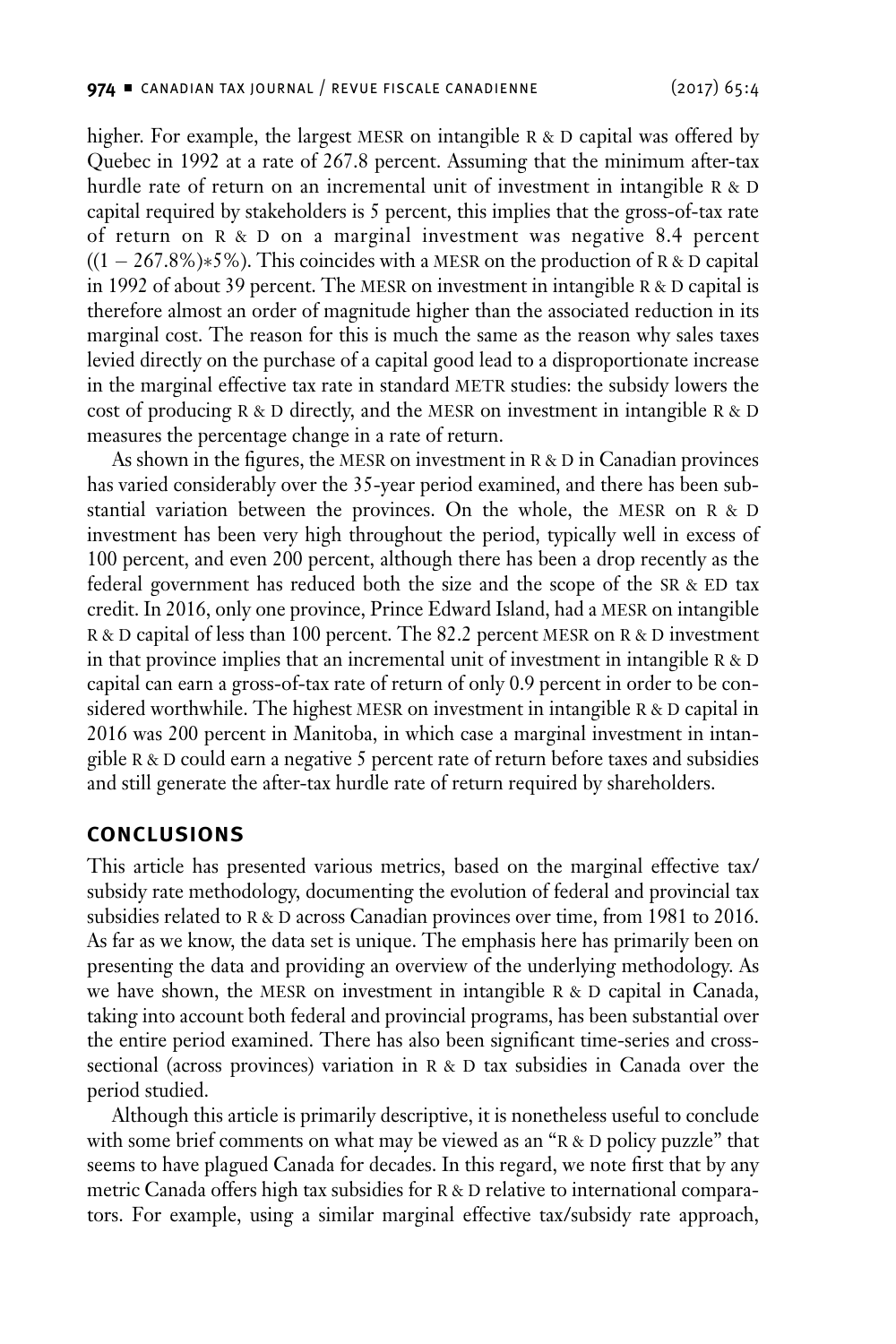Lester and Warda show that Canada ranks near the top of  $R & D$  tax subsidies relative to developed countries, even when only federal programs are considered.<sup>28</sup>

Second, most empirical estimates suggest that  $R > D$  expenditures are quite sensitive to tax subsidies. McKenzie and Sershun, for example, use an international data set to estimate a long-run elasticity of  $R \& D$  expenditures with respect to the user cost of R & D capital ranging between  $-0.46$  and  $-0.83$ .<sup>29</sup> Using the higher estimate, which is consistent with much of the existing research, a 10 percent decrease in the user cost of intangible  $R \& D$  capital attributable to tax subsidies is associated with an 8.3 percent increase in  $R & D$  expenditures.

Thus, we see that Canada offers extremely high tax subsidies for  $R < D$ , particularly when provincial programs are included, and that  $R > D$  expenditures are thought to be quite responsive to these subsidies. Yet, as discussed in the introduction to this article, Canada ranks quite low in the BERD:GDP ratio relative to other developed countries, and that ratio has been falling over time. This is the " $R & D$ policy puzzle."

We conclude with three comments in this regard. The first is the rather obvious point that it may well be that Canada's R & D performance would have been even worse in the absence of the subsidies. Of course we don't observe this counterfactual, but it is consistent with the above observations.

The second comment is more speculative, and relates to the nature of  $R & D$  subsidies in Canada. As discussed in the Jenkins report, Canada relies much more than other countries on the type of "indirect" tax subsidies that we consider here, which are generally available to all companies, as opposed to "direct" subsidies, such as targeted grants. It could be that the nature of  $R & D$  subsidies in Canada—the reliance on indirect tax incentives rather than direct grants—is the problem. The Jenkins report reflects this view in its recommendation that "the government should rebalance the mix of direct and indirect funding by decreasing spending through the SR & ED program and directing the savings to complementary initiatives outlined in our other recommendations."<sup>30</sup> Indeed, subsequent changes to the SR & ED and other federal programs following the release of the Jenkins report move modestly in this direction.

This leads to our third, and final, observation. To our knowledge, there is in fact very little rigorous empirical evidence regarding the efficacy of direct versus indirect government subsidies for  $R & D$ . Moving in this direction may well be the right thing to do, but this seems to us to be based more on faith, and perhaps some frustration with the Canadian " $R & D$  policy puzzle," than on solid empirical evidence. Our hope is that the data presented here provide, at least in part, the basis for additional research in this regard in a Canadian context. Indeed, in parallel

<sup>28</sup> See Lester and Warda, supra note 9.

<sup>29</sup> Kenneth J. McKenzie and Natalia Sershun, "Taxation and R&D: An Investigation of the Push and Pull Effects" (2010) 36:3 *Canadian Public Policy* 307-24.

<sup>30</sup> Supra note 2, at E-10.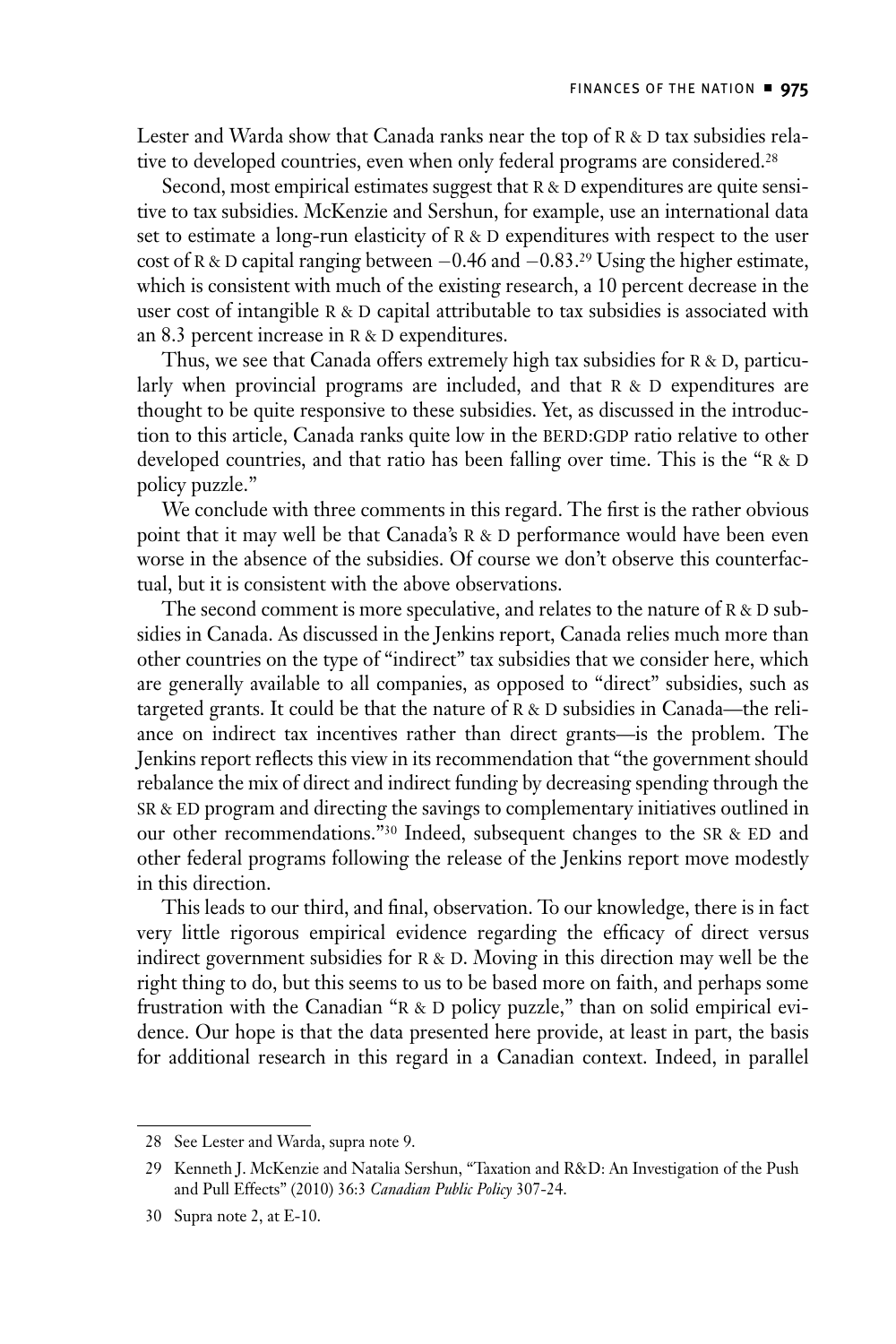<span id="page-25-0"></span>research we are undertaking an empirical investigation of the effectiveness of direct and indirect incentives in promoting business  $R > D$  investment in Canadian provinces.

# **Appendix A Formulas**

This appendix presents some of the basic formulas used in our computations. Readers may refer to a previous article by McKenzie for formal derivations and further discussion.<sup>31</sup> As discussed in the text, for most provinces, the R & D subsidy regime is a straightforward extension of the federal  $SR & ED$  tax credit program. Ontario and Quebec are exceptions and through the years have provided a mixed bag of various and sundry subsidies, including standard tax credits, superallowances, and superdeductions.

# **The After-Tax Cost of a \$1 Expenditure on Inputs Used in R & D**

In our underlying calculations, we distinguish three types of current costs used in R & D—labour, contract R & D, and materials—and two types of physical capital equipment and buildings. For simplicity, in what follows we present the formulas for labour, which is the primary component of current costs, and generic capital. For the most part, other current costs (contract  $R & D$  and materials) are treated in a similar manner, though in some cases the size of the credit and/or the definition of eligible expenditures differs.32

## **Most Provinces**

For most provinces in most years, the after-subsidy cost of a \$1 current expenditure on  $R & D$  is

$$
1 - S_L = (1 - u_f - u_p)(1 - \theta_f^L)(1 - \theta_p^L),
$$

where  $u_f$  is the federal statutory CIT rate,  $u_p$  is the provincial statutory CIT rate,  $\theta_f^L$ is the federal tax credit, and  $\theta_p^L$  is the provincial tax credit for current expenditures employed on  $R \& D$ . This formula reflects the fact that current costs are expensed for CIT purposes, that federal and provincial tax credits are "taxable" (that is, reduce the amount that can be expensed for tax purposes), and that the federal tax credit applies to expenditures net of the provincial credits.

In 1981, 1982, and part of 1983, the federal government granted an additional tax deduction equal to 50 percent of current  $R & D$  expenditures in excess of the

<sup>31</sup> McKenzie, "Measuring Tax Incentives for R&D," supra note 9.

<sup>32</sup> An important exception is Quebec, where tax subsidies are for the most part applied to labour only. With respect to overhead, since we are dealing with large corporations, we presume that they do not follow the so-called proxy approach to measuring R & D overhead for tax purposes.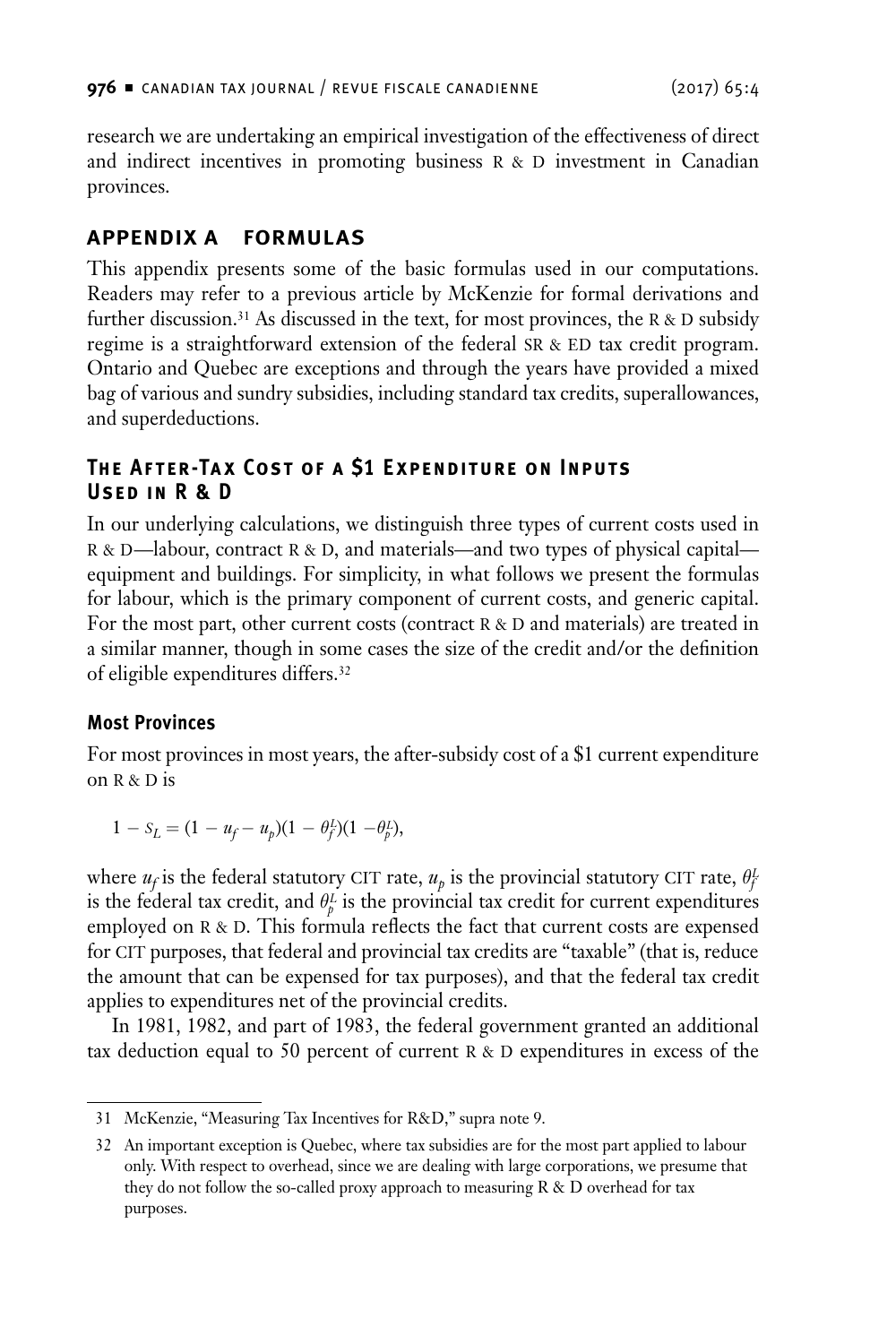<span id="page-26-0"></span>average of the previous three years. As demonstrated by Eisner, Albert, and Sullivan,<sup>33</sup> when the base is defined using a past average of spending, an adjustment is needed to the statutory tax credit or depreciation rate to account for the fact that current-year spending increases the base in future years and therefore reduces the effectiveness of the incentive. Modifying that approach, for these years we have

$$
1 - S_L = (1 - \theta_f^L)[1 - u_f(1 + d) - u_p] + \frac{d}{3} * (1 - \theta_f)u_f * \sum_{i=1}^3 (1 + r^f)^{-i},
$$

where *d* is the incremental deduction rate.<sup>34</sup>

For most provinces in most years, the after-subsidy cost of a \$1 expenditure on physical capital used in R & D is

$$
1 - S_K = (1 - \theta_f^K)(1 - \theta_p^K)[1 - (u_f + u_p)Z],
$$

where *z* is the present value of tax depreciation deductions on \$1 spent on physical capital.35

#### **Quebec**

Quebec R & D subsidies largely have applied to R & D labour only, so  $\theta_p^K = 0$  in the above expressions for  $1 - s_K$ . Moreover, at various times provincial and/or federal tax credits have not been taxable at the provincial level.

Quebec introduced an R & D credit in 1983. From 1983 to April 1987, the provincial credit was non-taxable in Quebec, giving

$$
1 - S_L = (1 - \theta_f^L)(1 - \theta_p^L)(1 - u_f) - [(1 - \theta_f^L)(1 - \theta_p^L)]u_p.
$$

From May 1987 to May 1996, the federal credit was also non-taxable in Quebec, yielding

$$
1 - S_L = (1 - \theta_f^L)(1 - \theta_p^L)(1 - u_f) - u_p.
$$

From May 1996 to November 2012, Quebec reverted to the 1983 regime, with the federal credit taxable in Quebec but the provincial credit non-taxable, but in 1999 and 2000 firms had the option of choosing between the provincial tax credit

<sup>33</sup> Robert Eisner, Steven H. Albert, and Martin A. Sullivan, "The New Incremental Tax Credit for R&D: Incentive or Disincentive?" (1984) 37:2 *National Tax Journal* 171-83.

<sup>34</sup> We assume here that firms have "static expectations" in the sense that they do not anticipate changes in tax parameters that are introduced in the future.

<sup>35</sup> For a declining balance capital cost allowance rate of  $\alpha$ ,  $Z = \alpha/(r^f + \pi + \alpha)$ , where  $r^f$  is the after-tax real cost of finance, defined below, and *π* is the rate of inflation. When expenditures on physical capital used in R & D are expensed for tax purposes (as has been the case throughout most of the period examined),  $Z = 1$ .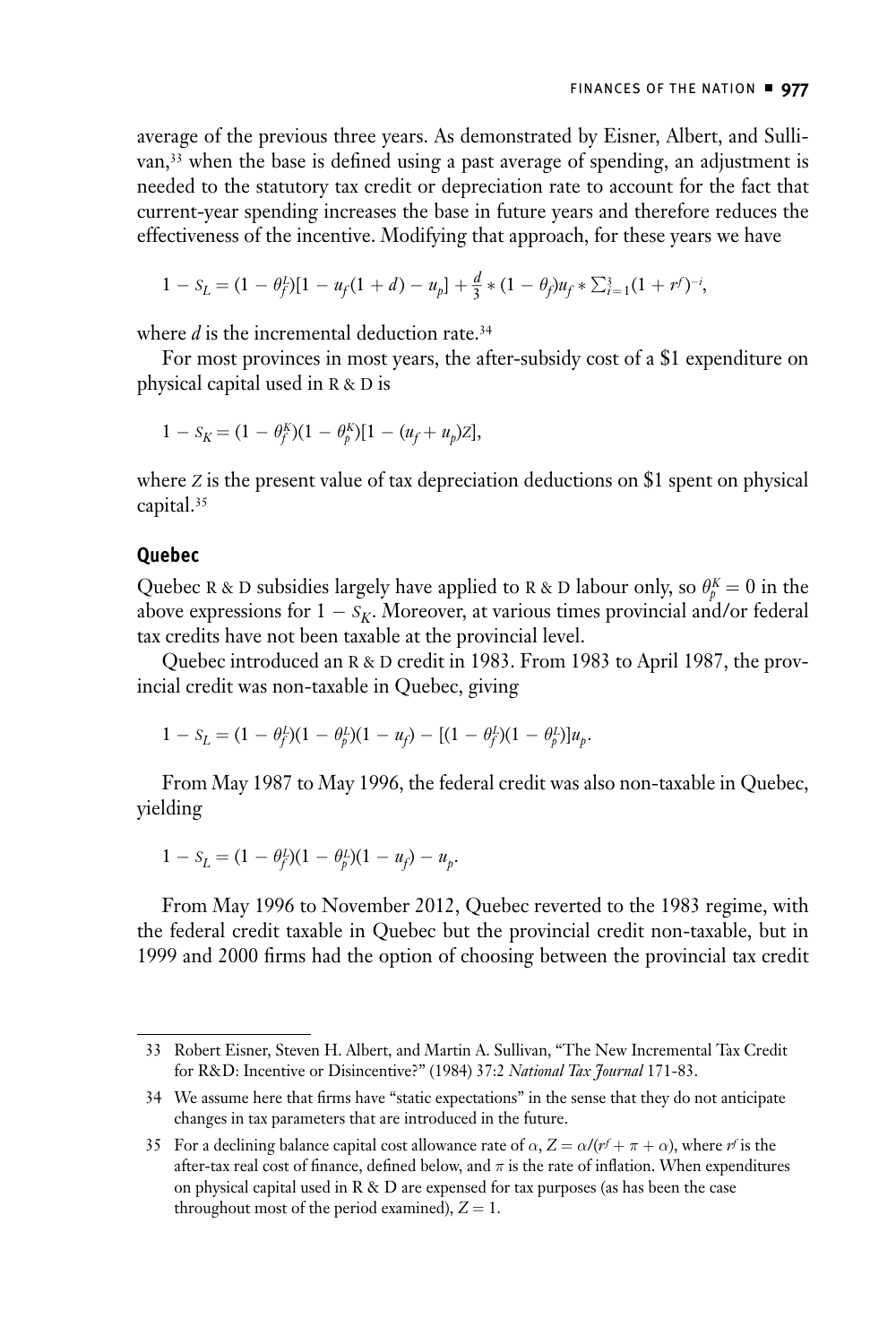<span id="page-27-0"></span>and a superdeduction, which allowed firms to deduct 230 percent of eligible labour R & D (460 percent for contract R & D).<sup>36</sup> The resulting formula is

$$
1 - S_L = (1 - \theta_f^L)[(1 - u_f) - du_p],
$$

where *d* is the superdeduction rate.

Since November 2012, Quebec has reverted to the standard approach, with both federal and provincial tax credits taxable at the provincial level.

#### **Ontario**

There were no provincial tax subsidies for  $R \& D$  in Ontario until 1988, when the provincial government introduced a superallowance. The basic superallowance rate of 25 percent was intended to nullify the taxability of the federal tax credit for provincial purposes. The province also introduced an incremental superallowance of 12.5 percent for  $R \& D$  expenditures in excess of the average of  $R \& D$  expenditures over the previous three years. Thus, for Ontario from 1988-2000, we have

$$
1 - S_L = (1 - \theta_f^L)(1 - u_f - u_p) - (d + d_i)(1 - \theta_f^L)u_p
$$
  
+ 
$$
\frac{d_i}{3}(1 - \theta_f^L)u_p \frac{1}{3} \sum_{t=1}^3 (1 + rf)^{-t},
$$

where  $d$  is the basic superallowance rate  $(25$  percent) and  $d_i$  is the incremental superallowance rate (12.5 percent).

Both the basic and incremental superallowance were eliminated in March 2000 and replaced by the superdeduction, which allowed firms to deduct their federal R & D tax credit from their taxable income. The superdeduction was maintained until the end of 2008. During this period, we have

 $1 - S_L = (1 - \theta_f^L)(1 - u_f) - u_p.$ 

In 2009, the superdeduction was replaced with a standard 4.5 percent tax credit (3.5 percent since June 2016), taxable at both the federal and provincial levels, and the standard formulas apply.

## **The MESR on the User Costs of Labour and C apital Used in the Production of Intangible R & D Capital**

Given the expressions for the after-subsidy cost of a \$1 expenditure on labour (that is, current costs) and capital used in  $R \& D$ , the MESR on  $R \& D$  labour is<sup>37</sup>

$$
s_L = 1 - \frac{1 - S_L}{1 - u_f - u_p},
$$

<sup>36</sup> In our calculations, for large firms it is more advantageous to take the superdeduction option in the case of contract R & D, but not for in-house R & D spending.

<sup>37</sup> By choice of units we normalize the cost of one unit of labour and capital to \$1.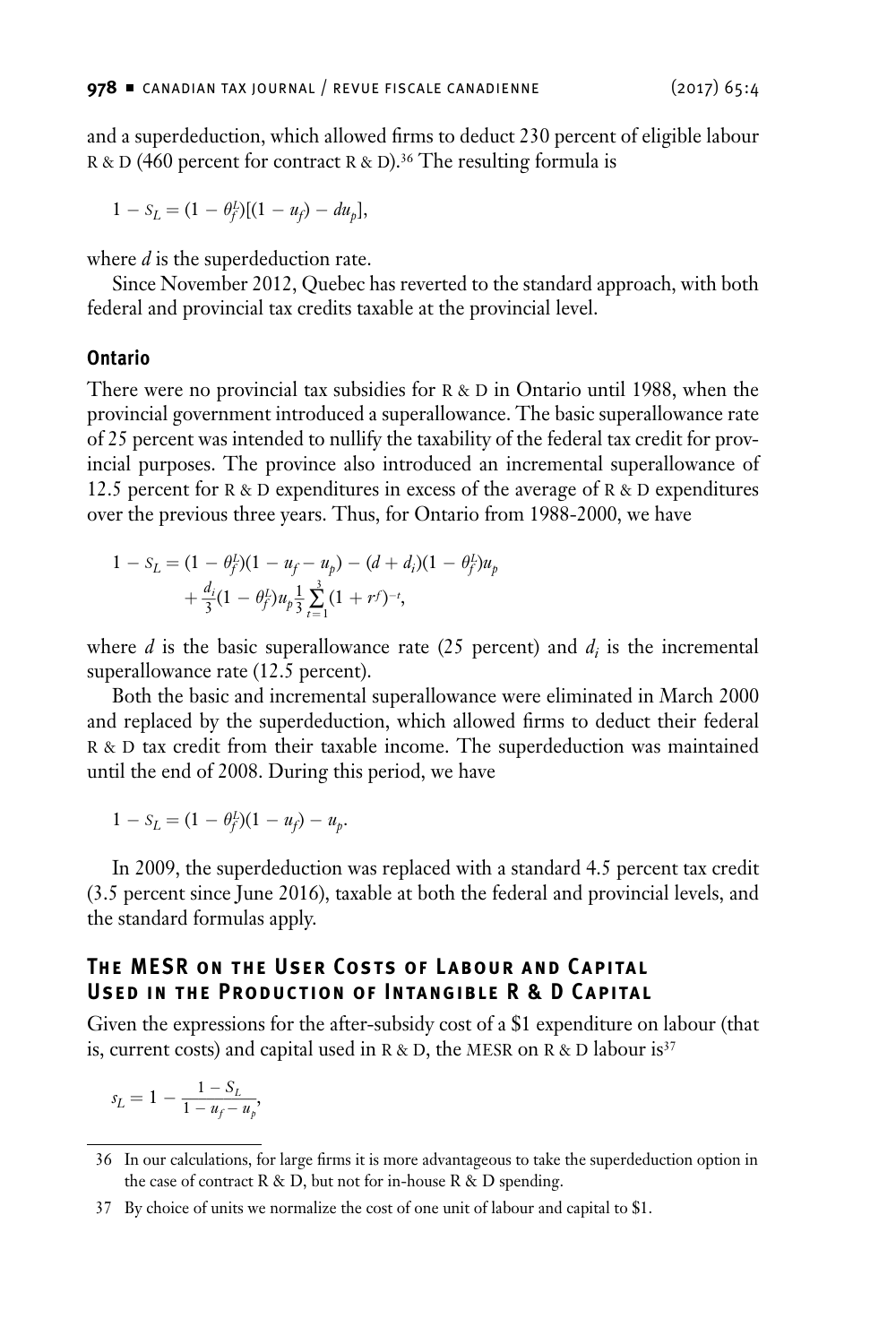<span id="page-28-0"></span>where  $1 - s_L$  is the after-subsidy cost of a \$1 expenditure on labour determined above.

The MESR on  $R > D$  physical capital is

$$
s_K = \frac{(r^n + \delta_K) - r_K^g}{r^n + \delta_K},
$$

where  $\delta_K$  is the economic depreciation rate on physical capital, and  $r^n = i\beta$  $+ \rho(1 - \beta) - \pi$  is the real after-tax net of depreciation rate of return required by stakeholders on a marginal investment in physical capital, which is equal to the weighted average real rate of return on debt (*i*) and equity ( $\rho$ ), where  $\beta$  is the share of the capital expenditure financed by debt and  $\pi$  is the expected inflation rate.  $r_K^g$  is the before-tax rate of return on an incremental unit of physical capital, given by<sup>38</sup><br>  $r_K^g = \frac{(r^f + \delta_K)(1 - S_K)}{1 - u_f - u_p}$ ,

$$
r_K^g = \frac{(r^f + \delta_K)(1 - S_K)}{1 - u_f - u_p},
$$

where

$$
r^f = (1 - u_f - u_p)i\beta + \rho(1 - \beta) - \pi
$$

is the real after-tax cost of finance, reflecting the tax deductibility of nominal debt interest (but not equity) for tax purposes, and  $1 - s<sub>K</sub>$  is the after-subsidy cost of a \$1 expenditure on capital used in R & D determined above.<sup>39</sup>

## **The MESR on the Production of Intangible R & D Capital**

To determine the marginal effective subsidy rate on the in-house production of intangible  $R$  &  $D$  capital, we must make an assumption regarding the functional form of the R & D production function. We assume a simple fixed-proportions, or Leontief, functional form that assumes that capital and labour are employed in fixed proportions in the production of intangible R & D.<sup>40</sup>

Under the fixed-proportions assumption, the MESR on the production of intangible R & D capital  $(s_R)$ , which is the percentage reduction in the marginal cost of producing one unit of intangible  $R & D$  capital, is given by

$$
s_R = 1 - [a_L(1 - s_L) + a_K(1 - s_K)],
$$

<sup>38</sup> Note that this differs from the standard METR on capital measure in that the before- and after-tax required rates of return are expressed gross rather than net of depreciation.

<sup>39</sup> We assume in our calculations that R & D expenditures are financed at the margin by equity, so that  $\beta = 0$ . If we assume some debt financing,  $r^f$  will be lower and the effective subsidy rates on R & D will be higher than those reported here.

<sup>40</sup> More flexible functional forms in the family of constant elasticity of substitution functions do not substantially affect the results.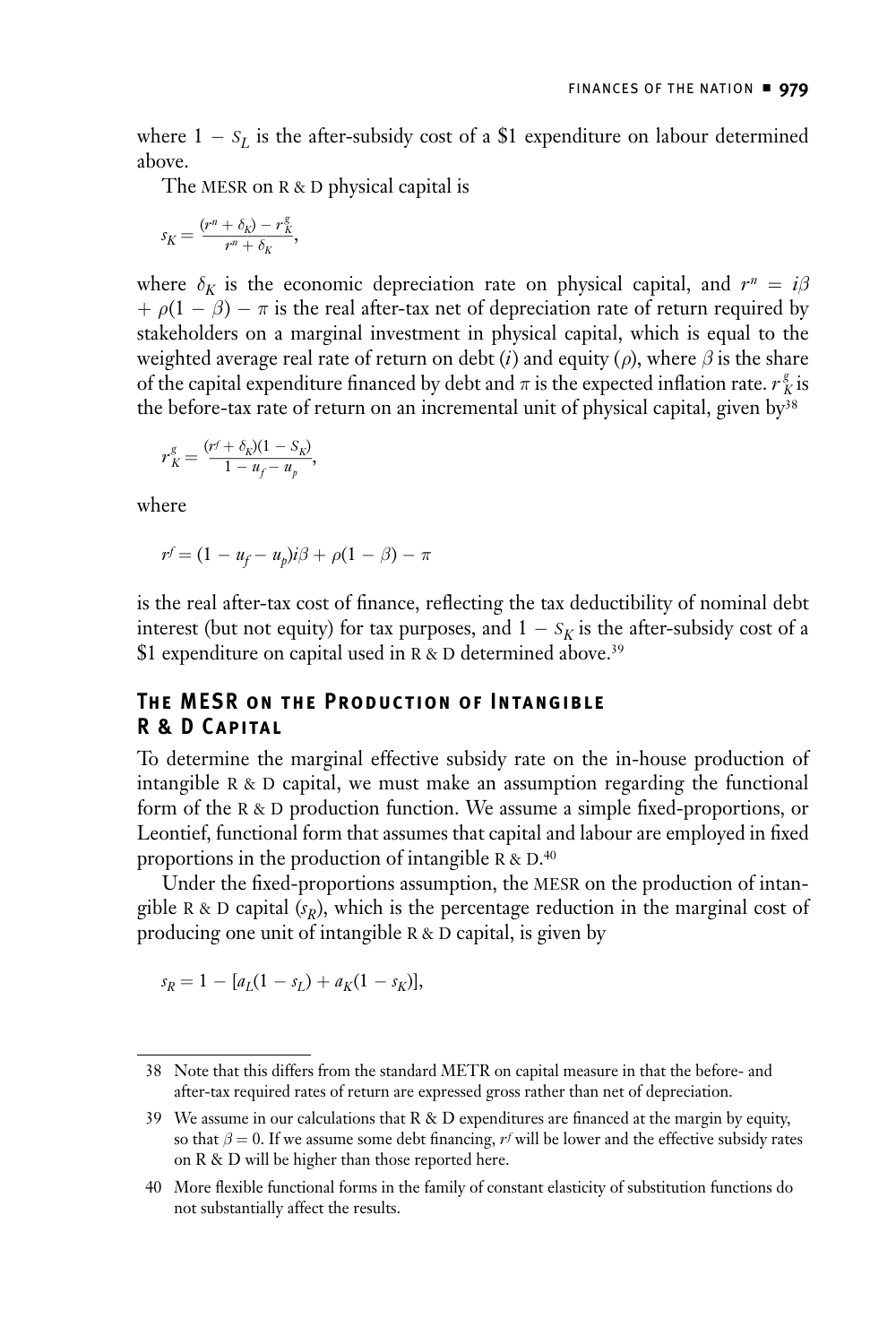<span id="page-29-0"></span>where  $a_L$  is the share of R & D expenditures accounted for by labour,  $a_K$  is the share accounted for by physical capital, and  $s_L$  and  $s_K$  are the MESRs on labour and capital used in the production of intangible  $R & D$  capital determined above.

## **The MESR on an Investment in Intangible R & D Capital**

The before-subsidy rate of return on an incremental investment in intangible  $R & D$ capital required to generate the after-subsidy minimum hurdle rate of return required by stakeholders is

 $r_R^g = (1 - s_R)(r^f + \delta_R) - \delta_R,$ 

where  $s_R$  is the MESR on the production of intangible R & D capital determined above,  $r^f$  is the real after-tax cost of finance (as above), and  $\delta_R$  is the economic rate of depreciation on intangible  $R & D$  capital.

The MESR on an investment in intangible  $R \& D$  capital is then

 $MESR = \frac{r^n - r_R^g}{r^n},$ 

which measures the percentage reduction in the before-tax rate of return required to generate the required after-tax hurdle rate of return attributable to the subsidies offered for expenditures on  $R & D$ .

# **Appendix B Parameter Values**

We use the following parameter values in our calculations:<sup>41</sup>

- nominal interest rate net of risk and depreciation  $(i)$ , 5 percent
- n rate of inflation  $(\pi)$ , 2 percent
- nominal rate of return on equity net of risk and depreciation  $(\rho)$ , 4.54 percent
- post-2012 weighted average capital cost allowance (CCA) rate on equipment  $(\alpha_e)$ , 19.3 percent
- n post-1986 weighted average CCA rate on buildings  $(\alpha_b)$ , 6.3 percent
- economic depreciation rate on equipment used in R & D  $(\delta_e)$ , 19.3 percent
- economic depreciation rate on buildings used in R & D ( $\delta_b$ ), 6.3 percent
- **n** percentage of R & D financed by debt  $(\beta)$ , 0 percent
- economic depreciation rate on intangible R & D capital  $(\delta_R)$ , 15 percent

<sup>41</sup> These parameters were for the most part provided by the School of Public Policy (Calgary), and are consistent with the parameter values used in its standard METR model. See, for example, Philip Bazel and Jack Mintz, "2015 Tax-Competitiveness Report: Canada Is Losing Its Attractiveness" (2016) 9:37 *SPP Research Papers* 1-40. Also see Lester and Warda, supra note 9.